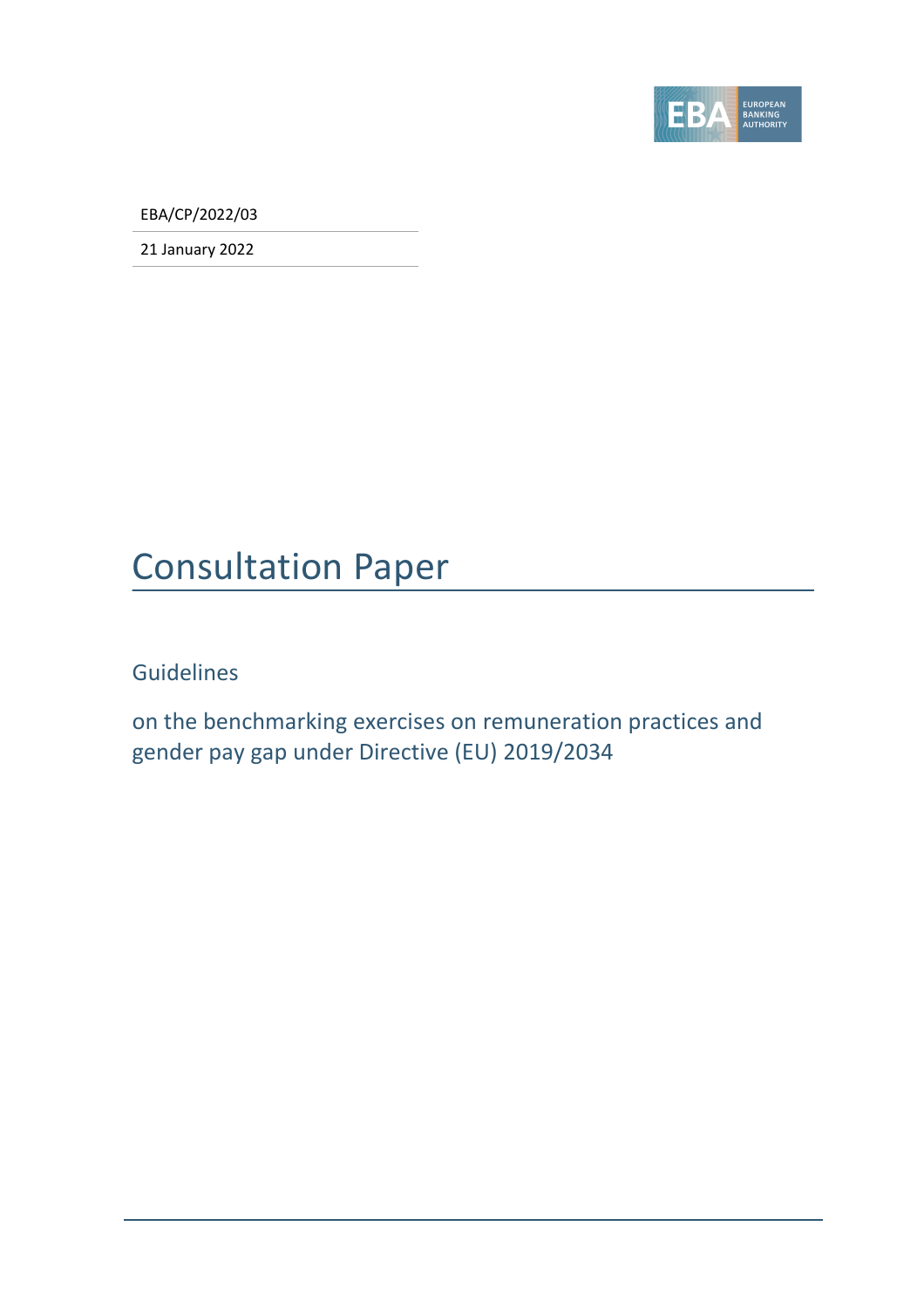

## **Contents**

|      | 1. Responding to this consultation                                                                                                                      | 3  |
|------|---------------------------------------------------------------------------------------------------------------------------------------------------------|----|
|      | 2. Executive summary                                                                                                                                    | 4  |
|      | 3. Background and rationale                                                                                                                             | 5  |
|      | 4. Draft guidelines                                                                                                                                     | 7  |
|      | <b>Compliance and reporting obligations</b>                                                                                                             | 8  |
|      | <b>Subject matter, scope and definitions</b>                                                                                                            | 9  |
|      | Implementation                                                                                                                                          | 9  |
|      | <b>Draft Guidelines</b>                                                                                                                                 | 11 |
| 1.   | Scope of investment firms subject to the remuneration data collection exercise                                                                          | 11 |
| 2.   | Scope of investment firms subject to the gender pay gap data collection excercise                                                                       | 11 |
| 3.   | Submission of data to competent authorities by investment firms                                                                                         | 11 |
| 4.   | Submission of data by competent authorities to the EBA                                                                                                  | 12 |
| 4.1. | Preparation of the data submission to EBA by competent authorities                                                                                      | 12 |
| 4.2. | Submission of data to the EBA                                                                                                                           | 12 |
| 5.   | General specifications for the data to be reported                                                                                                      | 12 |
| 6.   | Additional specifications for remuneration data                                                                                                         | 13 |
| 7.   | Additional specifications for the submission of information on derogations in Annex IV                                                                  | 15 |
| 8.   | Additional specifications for the submission of the gender pay gap in Annex V                                                                           | 15 |
| 9.   | Data quality                                                                                                                                            | 18 |
|      | Annex I - Information on remuneration for all staff in investment firms                                                                                 | 19 |
|      | Annex II - Information on remuneration of identified staff in investment firms                                                                          | 20 |
|      | Annex III - Information on remuneration of identified staff per business area                                                                           | 24 |
|      | Annex IV - Derogations to the application of requirements to pay out parts of variable<br>remuneration deferred and in instruments for investment firms | 25 |
|      | Annex V - Information on the gender pay gap                                                                                                             | 26 |
|      | Annex VI - Data quality checks                                                                                                                          | 27 |
|      | 5. Accompanying documents                                                                                                                               | 30 |
| 5.1  | Draft cost-benefit analysis / impact assessment                                                                                                         | 30 |
|      | 5.2 Overview of questions for consultation [where applicable]                                                                                           | 34 |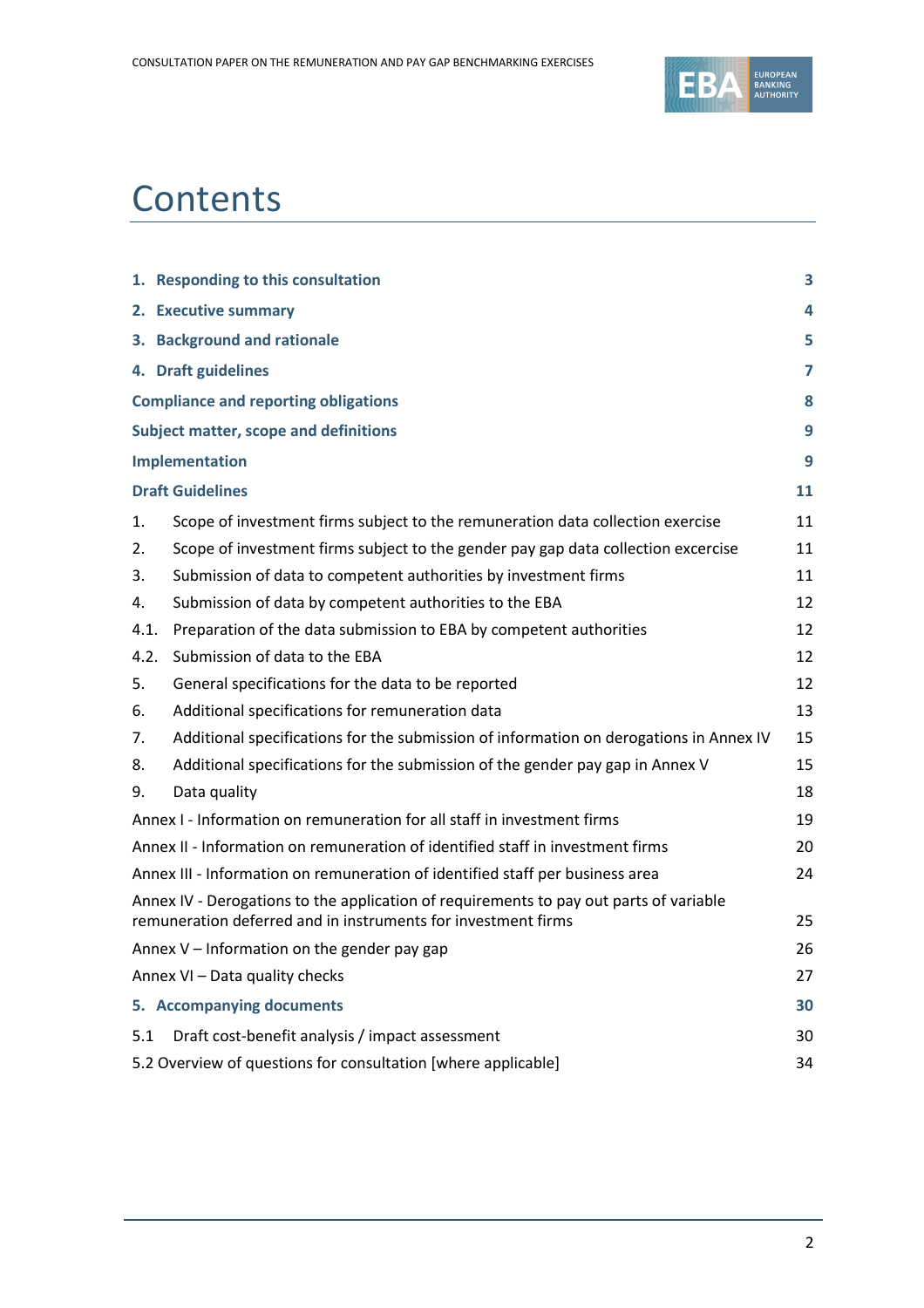

# 1. Responding to this consultation

The EBA invites comments on all proposals put forward in this paper and in particular on the specific questions summarised in 5.2.

Comments are most helpful if they:

- respond to the question stated;
- indicate the specific point to which a comment relates;
- contain a clear rationale;
- **•** provide evidence to support the views expressed/ rationale proposed; and
- describe any alternative regulatory choices the EBA should consider.

#### **Submission of responses**

To submit your comments, click on the 'send your comments' button on the consultation page by 21 March 2022. Please note that comments submitted after this deadline, or submitted via other means may not be processed.

#### **Publication of responses**

Please clearly indicate in the consultation form if you wish your comments to be disclosed or to be treated as confidential. A confidential response may be requested from us in accordance with the EBA's rules on public access to documents. We may consult you if we receive such a request. Any decision we make not to disclose the response is reviewable by the EBA's Board of Appeal and the European Ombudsman.

#### **Data protection**

The protection of individuals with regard to the processing of personal data by the EBA is based on Regulation (EU) 1725/2018 of the European Parliament and of the Council of 23 October 2018. Further information on data protection can be found under the [Legal notice section](http://eba.europa.eu/legal-notice) of the EBA website.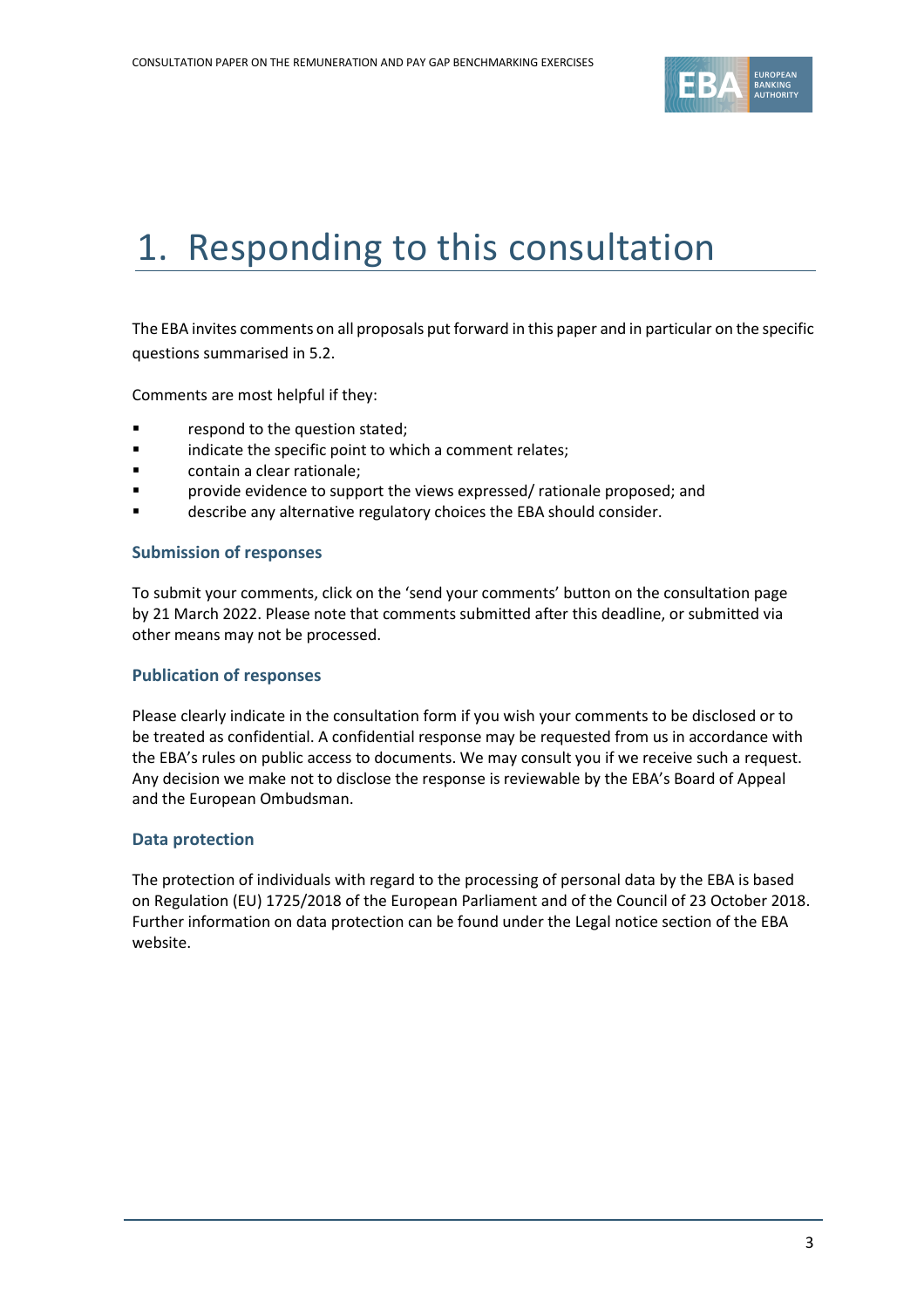

# 2. Executive summary

The EBA is mandated under Article 34(2) of Directive (EU) 2019/2034 to benchmark remuneration trends and practices of investment firms at Union level. The European Banking Authority (EBA) is consulting on Guidelines on benchmarking exercises on remuneration practices and gender pay gap for investment firms under Directive (EU) 2019/2034. The draft Guidelines take into account the current 'EBA Guidelines on the remuneration benchmarking exercise' under Directive 2013/36/EU (CRD) and the amendments made to them, that are consulted on in parallel to the consultation of these draft Guidelines.

The templates for the remuneration benchmarking data collection have been developed in a way that takes into account the specificities of investment firms and their remuneration framework as well as the disclosure requirements for investment firms under Regulation (EU) 2019/2033.

Specific guidelines have been provided in order to benchmark the gender pay gap. The principle of equal pay for equal work or work of equal value laid down in Article 157 of the Treaty on the Functioning of the European Union (TFEU) and measures to ensure equal opportunities have already been included in the EBA Guidelines on sound remuneration policies under Directive (EU) 2019/2034 and the EBA Guidelines on internal governance under Directive (EU) 2019/2034. The benchmarking of the gender pay gap will allow competent authorities to monitor the implementation of such measures and their development at different levels of pay.

#### **Next steps**

The EBA is consulting on the draft Guidelines for a period of two month. A shorter time period for the public consultation than usual is needed to ensure that the Guidelines can be finalised in good time so that the revisions to the data collection exercises can be implemented in the reporting systems of institutions, investment firms, competent authorities and the EUCLID system of the EBA with regard to data for the financial year 2022.

It is planned that the first data will be collected under the new guidelines in 2023 for the financial year 2022.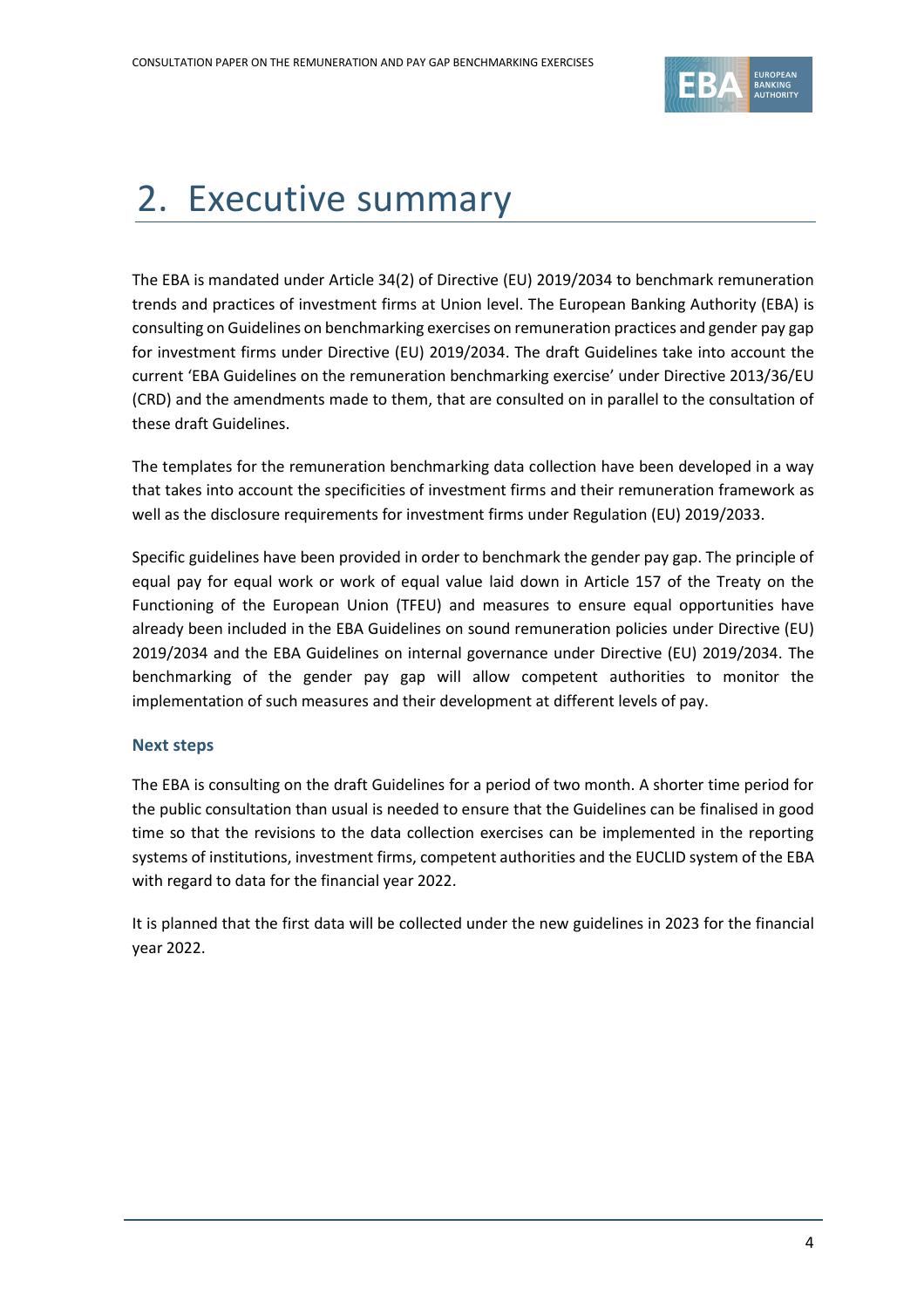# 3. Background and rationale

- 1. The EBA is mandated under Article 34(2) of Directive (EU) 2019/2034 to benchmark remuneration trends and practices of investment firms at Union level. The European Banking Authority (EBA) is consulting on Guidelines on the benchmarking exercises on remuneration practices and gender pay gap for investment firms under Directive (EU) 2019/2034. The draft Guidelines take into account the current 'EBA Guidelines on the remuneration benchmarking exercise' under Directive 2013/36/EU and the revisions made to them, that are consulted on in parallel to the consultation of these draft Guidelines.
- 2. Under Article 34 (1) of Directive (EU) 2019/2034 , 'Member States shall ensure that competent authorities collect the information disclosed in accordance with points (c) and (d) of the first subparagraph of Article 51 of Regulation (EU) 2019/2033 as well as the information provided by investment firms on the gender pay gap and use that information to benchmark remuneration trends and practices. Competent authorities shall provide that information to EBA.' Par (2) of this Article requires that 'EBA shall use information received from the competent authorities …. to benchmark remuneration trends and practices at Union level.'
- 3. To ensure proportionality, the EBA is streamlining the collection of data at the consolidated and the individual levels to ensure that double reporting is avoided and the burden imposed on competent authorities and financial institutions remains commensurate to the objective pursued. To that end, gender pay gap will be collected only at the individual level while remuneration data will be collected at the individual level only if Article 7 of Regulation (EU) 2019/2033 does not apply: when Article 7 of that Regulation does apply, remuneration data will only be collected at the level of consolidation set out in the Article.
- 4. The disclosure requirements for investment firms are specified under Articles 46 and 51 of Regulation (EU) 2019/2033. Investment firms that do not meet the conditions for qualifying as small and non-interconnected investment firms set out in Article 12(1) of Regulation (EU) 2019/2033 shall disclose information regarding their remuneration policy and practices, including aspects related to gender neutrality and the gender pay gap of their identified staff under this Article. The benchmarking exercise is limited to investment firms that are subject to these disclosure requirements.
- 5. The guidelines aim at ensuring that the benchmarking of the gender pay gap covers a representative sample of investment firms. The benchmarking of remuneration trends and practices is performed, as applicable, on the individual or consolidated situation.
- 6. The Guidelines specify the tables to be used for the collection of data. The remuneration benchmarking data collection is mainly based on the disclosed information on remuneration and the application of derogations under Article 32(4) of Directive (EU) 2019/2034 to the requirements to pay out a part of the variable remuneration in instruments and under deferral arrangements. Some limited additional information is requested on specific remuneration elements, that allow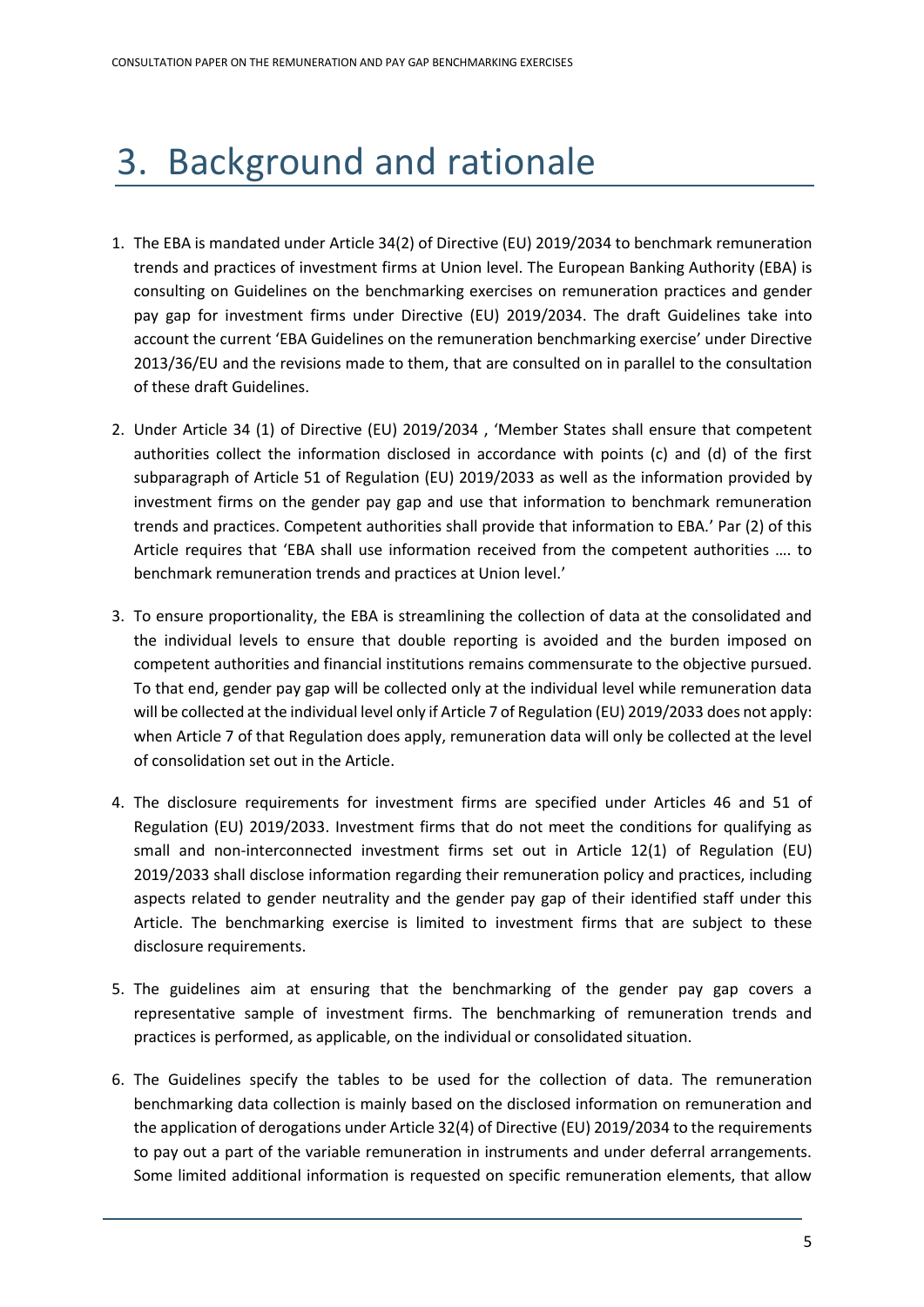for a more detailed analysis of remuneration trends and practices. Moreover, some information on remuneration of all staff is needed to benchmark the impact that the remuneration practices for identified staff have on the investment firm.

- 7. The principle of equal pay for equal work or work of equal value laid down in Article 157 of the Treaty on the Functioning of the European Union (TFEU) and measures to ensure equal opportunities have already been included in the EBA Guidelines on sound remuneration policies under Directive (EU) 2019/2034 and the EBA Guidelines on internal governance under Directive (EU) 2019/2034. Under Article 26(1)(d) of Directive (EU) 2019/2034, remuneration policies and practices for all staff must be gender neutral. The benchmarking of the gender pay gap will allow competent authorities to monitor the implementation of such policies and their impact on the development of the gender pay gap over time.
- 8. The gender pay gap is the difference expressed as percentage between the average earnings of men and women across a workforce. It is calculated independently from the position of the staff members. Investment firms participating in the gender pay gap benchmarking exercise must have a certain number of staff, so that the results of the analysis are statistically sound. In line with the EU Commissions recommendation<sup>1</sup>, the sample of investment firms selected should only include investment firms that have at least 50 staff members. In line with the principle of proportionality and to analyse the gender pay gap for different categories of staff and levels of payment, the gender pay gap should be calculated for investment firms with more 250 or more staff members for each quartile of payment levels as mean and median and separately for different categories of staff (i.e., all staff and identified staff).
- 9. Some additional instructions are provided to ensure that the data is having the appropriate quality for deriving reliable benchmarks. To this end and to further harmonise the national implementation, the Guidelines are also addressed to investment firms.
- 10.The Guidelines should be read in conjunction with the EBA Guidelines on sound remuneration policies under Directive (EU) 2019/2034.
- 11.Competent authorities may perform additional benchmarking exercises for national benchmarking purposes.

 $1$  Commission recommendation on strengthening the principle of equal pay between men and women through transparency https://eur-lex.europa.eu/legal-content/EN/TXT/PDF/?uri=CELEX:32014H0124&from=EN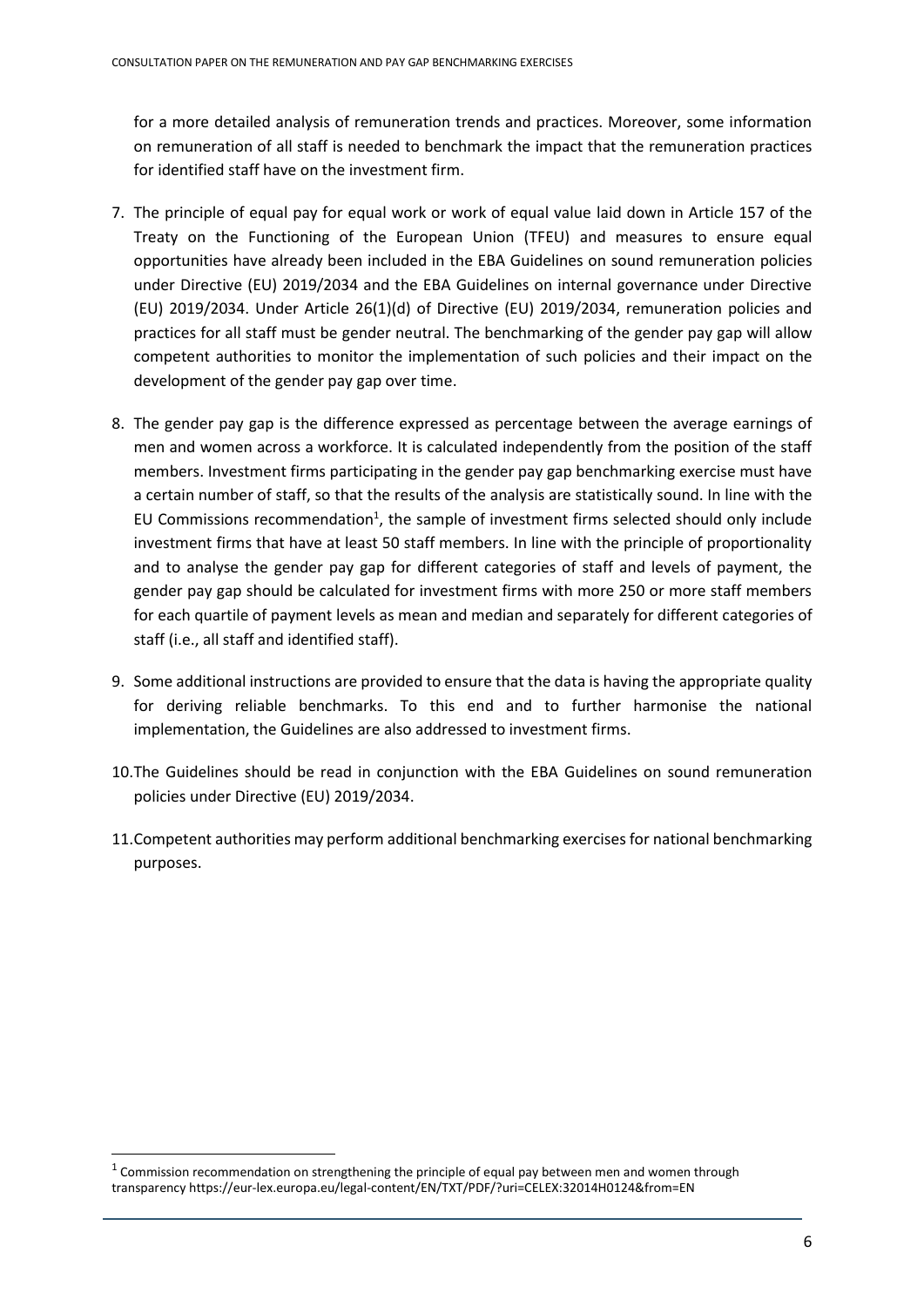# 4. Draft guidelines

EBA/GL-REC/20XX/XX

DD Month YYYY

Draft Guidelines

on the benchmarking exercises on remuneration practices and gender pay gap under Directive (EU) 2019/2034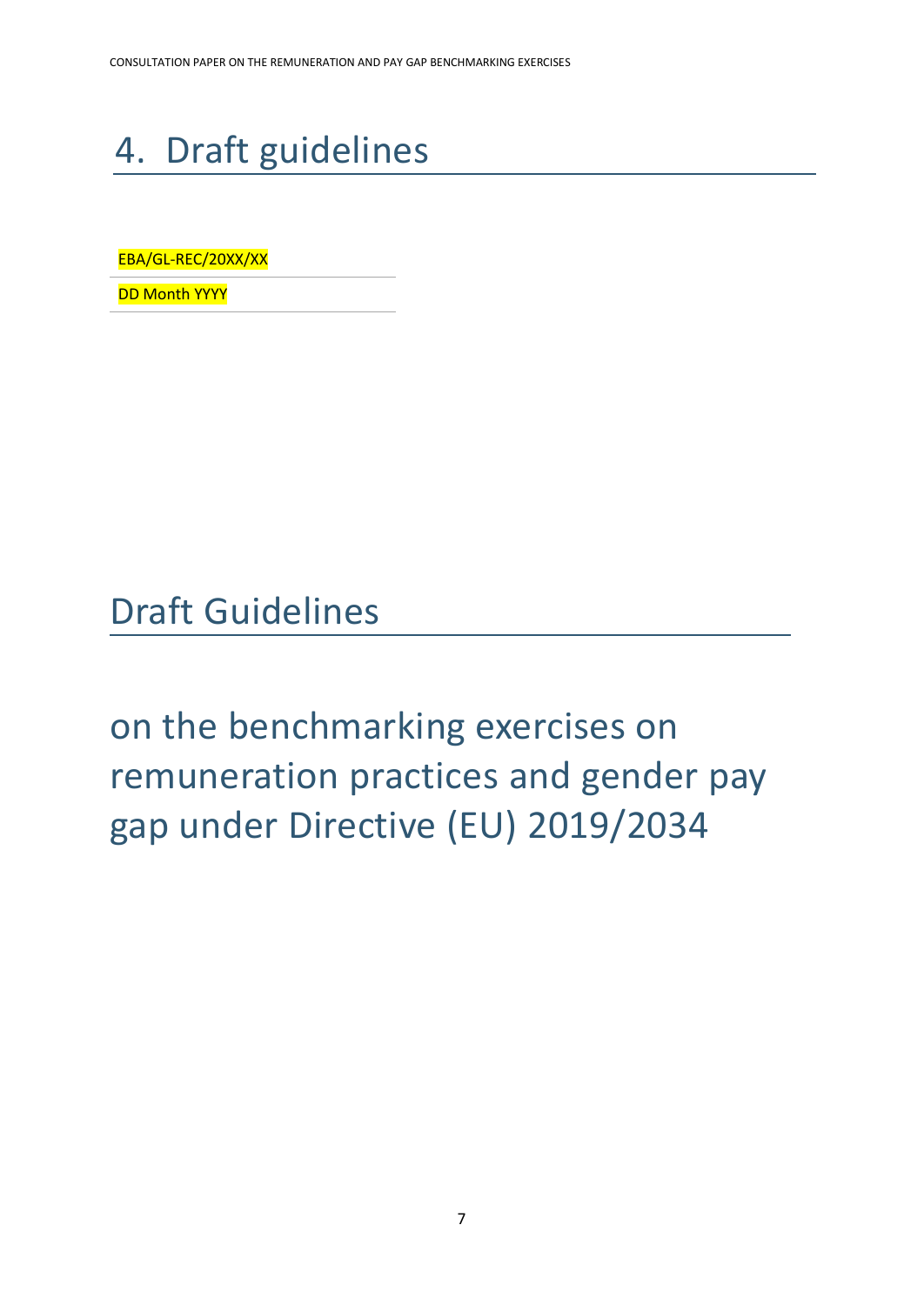# Compliance and reporting obligations

### Status of these guidelines

- 1. This document contains guidelines issued pursuant to Article 16 of Regulation (EU) No 1093/2010<sup>1</sup>. In accordance with Article 16(3) of Regulation (EU) No 1093/2010, competent authorities and financial institutions must make every effort to comply with the guidelines.
- 2. Guidelines set the EBA view of appropriate supervisory practices within the European System of Financial Supervision or of how Union law should be applied in a particular area. Competent authorities as defined in Article 4(2) of Regulation (EU) No 1093/2010 to whom guidelines apply should comply by incorporating them into their practices as appropriate (e.g. by amending their legal framework or their supervisory processes), including where guidelines are directed primarily at financial institutions.

#### Reporting requirements

- 3. According to Article 16(3) of Regulation (EU) No 1093/2010, competent authorities must notify the EBA as to whether they comply or intend to comply with these guidelines, or otherwise with reasons for non-compliance, by  $(\frac{Id}{d}mm.yyyy)$ . In the absence of any notification by this deadline, competent authorities will be considered by the EBA to be non-compliant. Notifications should be sent by submitting the form available on the EBA website with the reference 'EBA/GL/201x/xx'. Notifications should be submitted by persons with appropriate authority to report compliance on behalf of their competent authorities. Any change in the status of compliance must also be reported to EBA.
- 4. Notifications will be published on the EBA website, in line with Article 16(3).

<sup>&</sup>lt;sup>1</sup> Regulation (EU) No 1093/2010 of the European Parliament and of the Council of 24 November 2010 establishing a European Supervisory Authority (European Banking Authority), amending Decision No 716/2009/EC and repealing Commission Decision 2009/78/EC, (OJ L 331, 15.12.2010, p.12).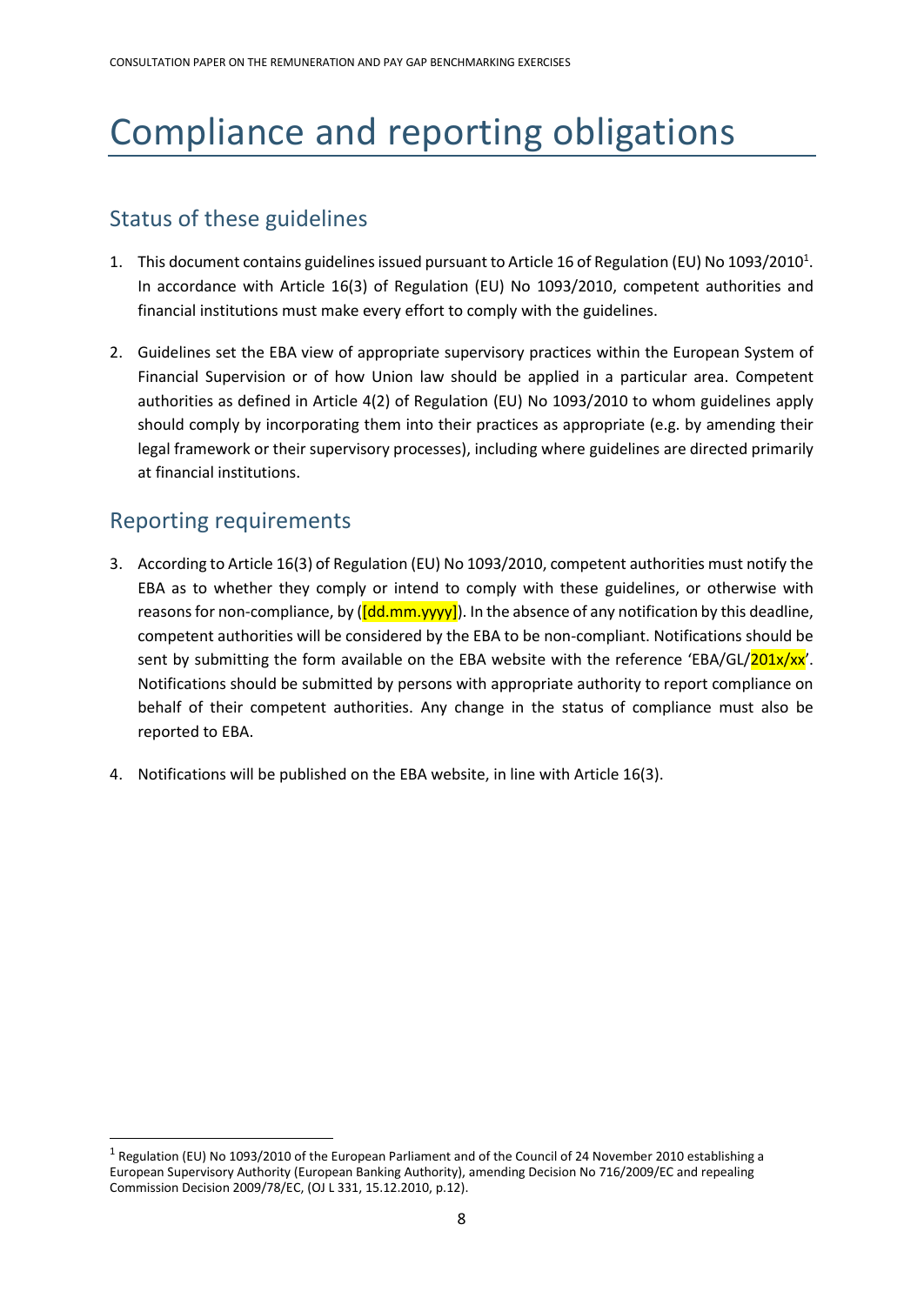# Subject matter, scope and definitions

#### Subject matter

- 5. These Guidelines specify, for the purposes of the oversight of remuneration policies in accordance with Article 34 of Directive (EU) 2019/2034, the information to be provided by investment firms to competent authorities for benchmarking remuneration trends and practices, including information disclosed in accordance with points (c) and (d) of the first subparagraph of Article 51 of Regulation (EU) 2019/2033 ('remuneration data') and the information to be provided for benchmarking gender pay gap ('gender pay gap data').
- 6. These Guidelines specify how competent authorities will collect from investment firms the remuneration and the gender pay gap data (collectively referred to as ' benchmarking data') and how they will then submit the benchmarking data to the EBA.

#### Scope of application

- 7. Without prejudice to paragraph 8, benchmarking data should be collected and submitted to the EBA at the individual level.
- 8. Where Article 7 of Regulation (EU) 2019/2034 applies, remuneration data should be collected and submitted to the EBA only at the level of consolidation set out therein.

#### Addressees

9. These Guidelines are addressed to competent authorities as defined in point (2)(and viii) of Article 4 of Regulation (EU) No 1093/2010 and to financial institutions as defined in point (1) of Article 4 of Regulation No 1093/2010 that are investment firms defined in point (1) of Article 4(1) of Directive 2014/65/EU and subject to Article 25 and Article 34 of Directive (EU) 2019/2034 ('investment firms').

### **Definitions**

10. Unless otherwise specified, terms used and defined in Directive (EU) 2019/2034 and Regulation (EU) 2019/2033 as well as in the EBA Guidelines on sound remuneration policies under Directive (EU) 2019/2034 have the same meaning in these Guidelines.

# Implementation

### Date of application

11. These guidelines apply from 31 December 2022.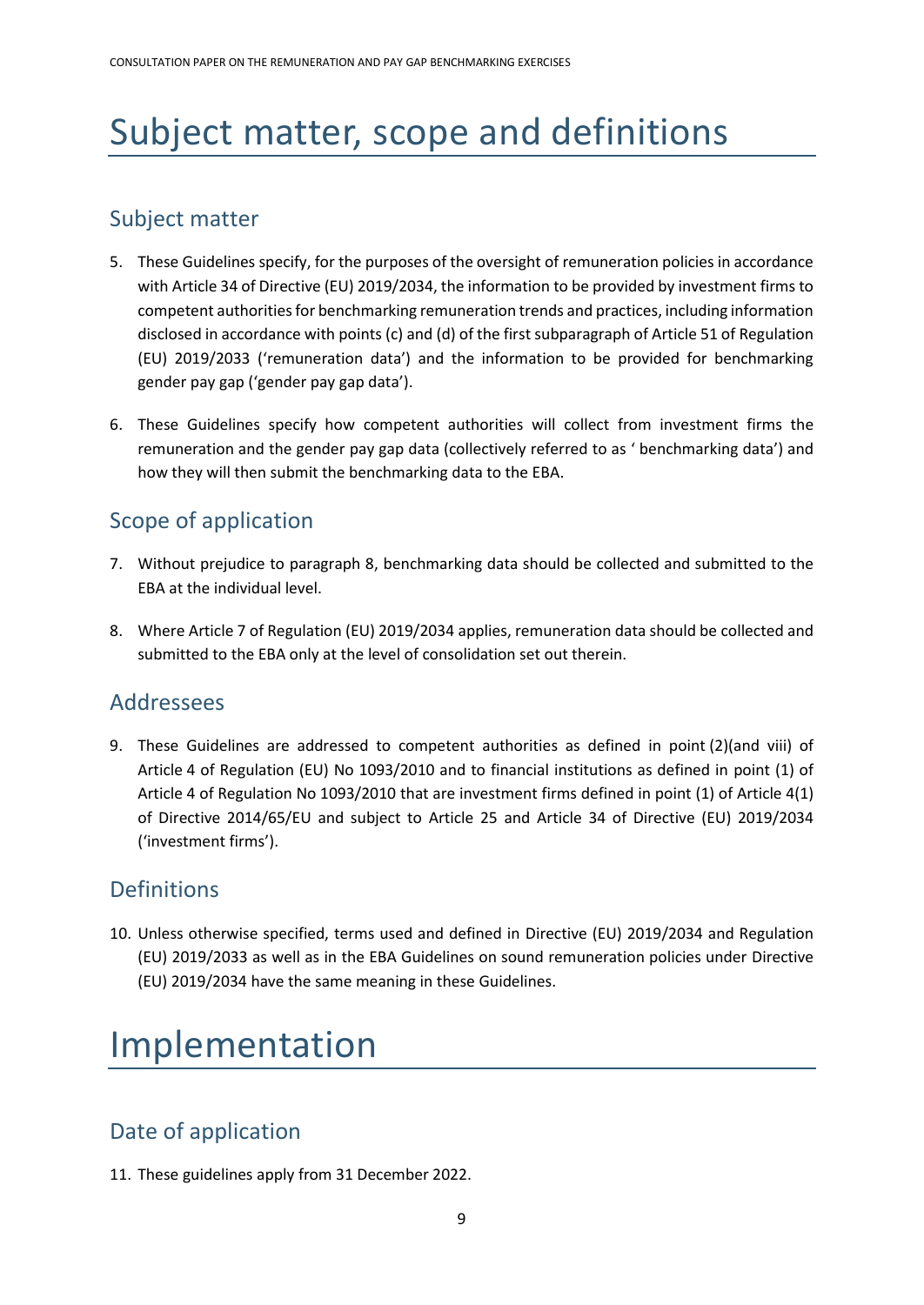#### Transitional arrangements

12. The benchmarking data for the financial year ending in 2022, excluding gender pay gap data, should be submitted by investment firms to competent authorities by 31 August 2023 and from competent authorities to the EBA by 31 October 2023. The first benchmarking exercise regarding the gender pay pap should concern the financial year 2023.

Q1: Is the section on subject matter, scope, definitions, addressees and implementation appropriate and sufficiently clear?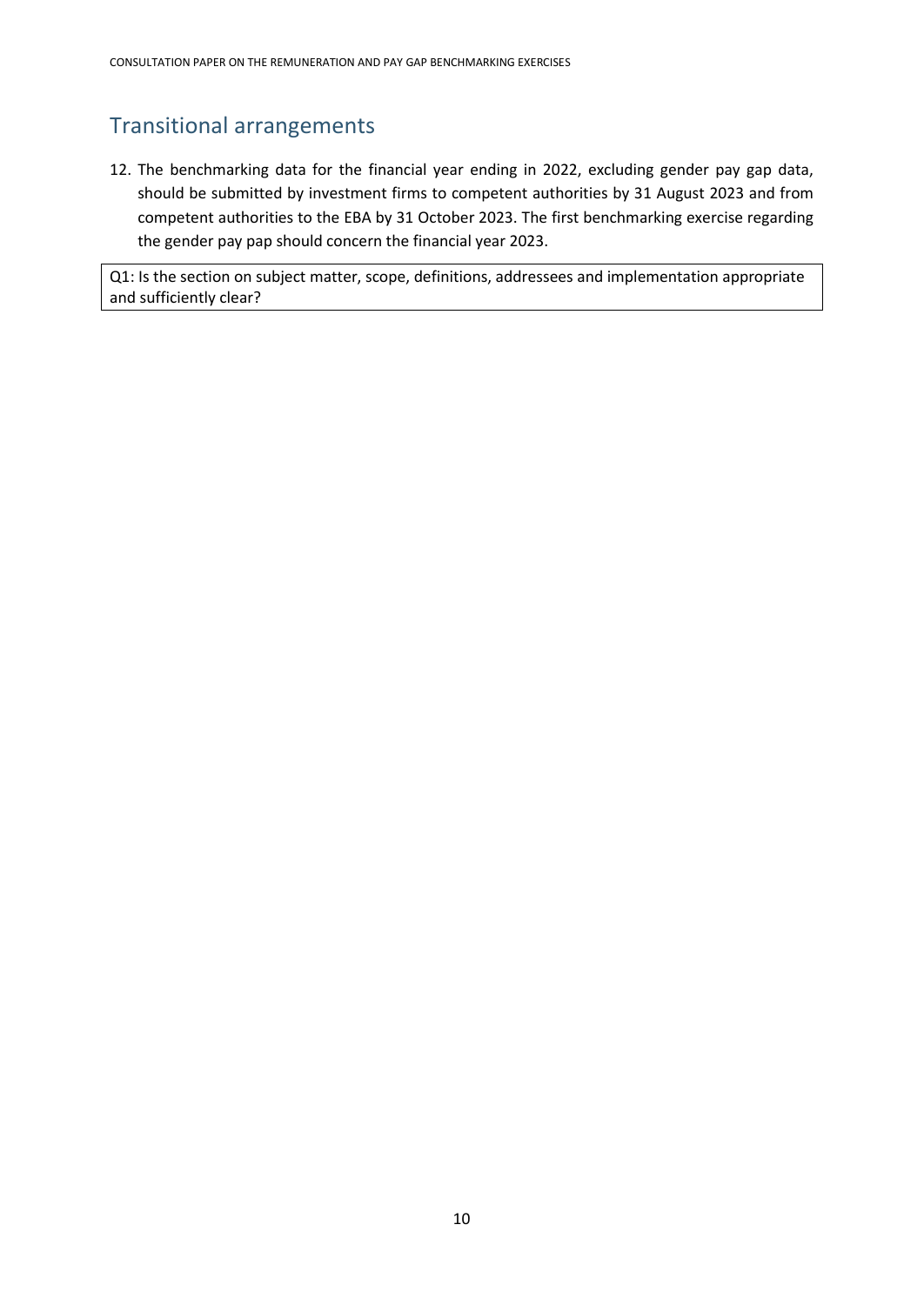# Draft Guidelines

### 1. Scope of investment firms subject to the remuneration data collection exercise

13. Competent authorities should collect and submit to the EBA remuneration data of at least the three largest investment firms in terms of asset volume in their Member State, ensuring where possible a coverage of at least 50% of the total asset volume of all investment firms in that Member State.

### 2. Scope of investment firms subject to the gender pay gap data collection exercise

- 14. Competent authorities should collect and submit to the EBA gender pay gap data of the investment firms from which these competent authorities collect remuneration data.
- 15. Competent authorities should collect at an individual level gender pay gap data from investment firms, which have at least 50 staff members, including the members of their management body. When applying this paragraph, competent authorities should endeavor to collect gender pay gap data from at least 5 investment firms to which Article 32 (1), points (j) and (l) and Article 32 (3) third subparagraph of Directive 2019/2034 apply and at least 5 investment firms to which these provisions do not apply in accordance with the derogation in Article 32(4)(a) of that Directive.

Q2: Is the section on the scope of investment firm appropriate and sufficiently clear?

#### 3. Submission of data to competent authorities by investment firms

- 16. To enable competent authorities to collect and submit to the EBA remuneration data in accordance with these Guidelines, investment firms referred to in section 1 should, by 31 May of each calendar year, submit to the competent authorities:
	- a. information on remuneration of all staff as set out in Annex I;
	- b. information on remuneration for identified staff as set out in Annex II and Annex III; and
	- c. information on derogations as specified in Annex IV.
- 17. To enable competent authorities to collect and submit to the EBA gender pay gap data in accordance with these Guidelines, investment firms referred to in section 2 should, by 31 May every three years starting from 2024, submit to competent authorities, the information set out in Annex V. The first data collection should concern the financial year ending in 2023.

Q3: Is the section on the procedural requirements appropriate and sufficiently clear?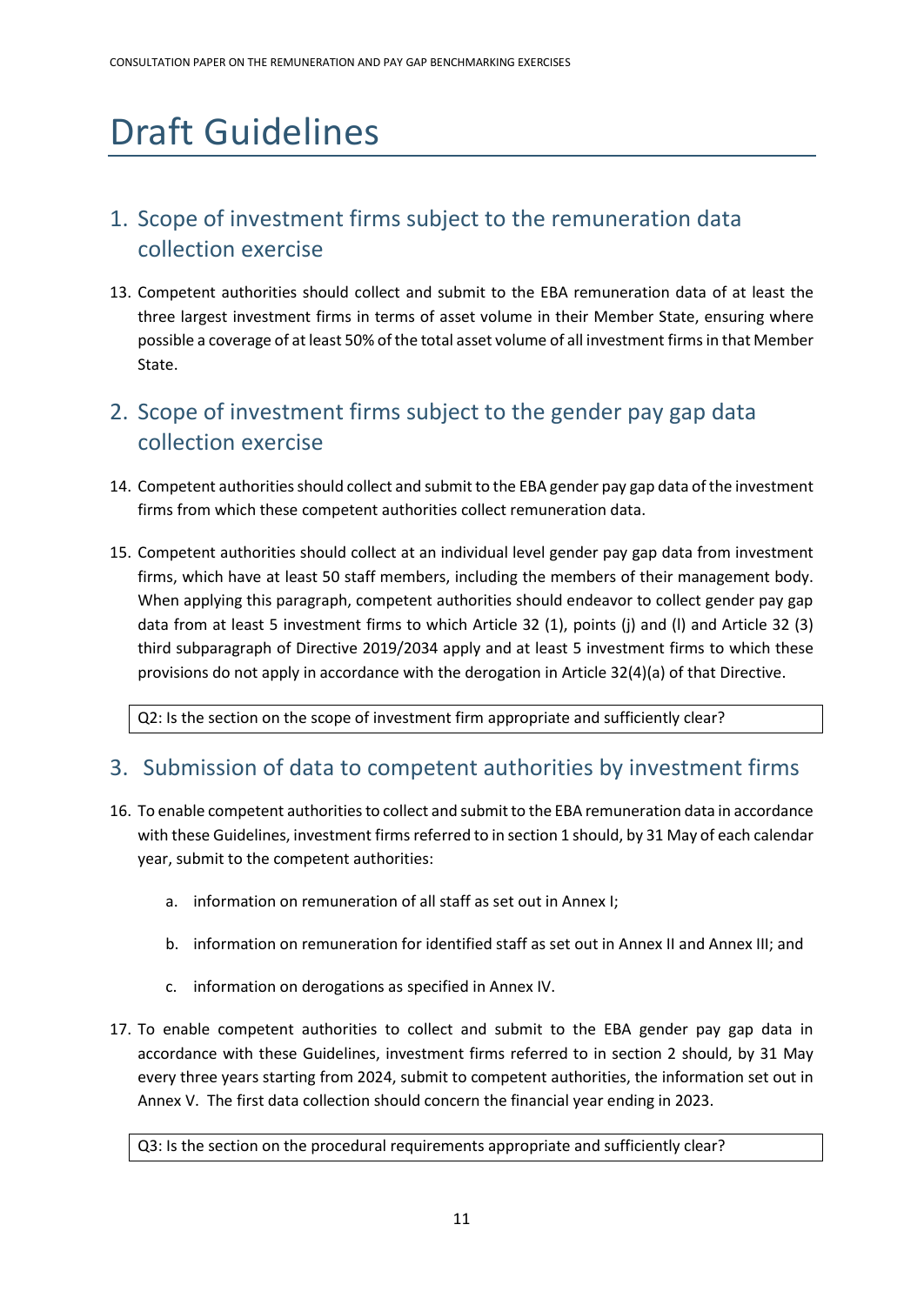### 4. Submission of data by competent authorities to the EBA

### 4.1. Preparation of the data submission to EBA by competent authorities

- 18. Competent authorities should inform the EBA by 31 March of the calendar year, following the financial year for which data is to be collected, about the list of investment firms that should be included in:
	- a. the remuneration benchmarking exercise and
	- b. the gender pay gap benchmarking exercise.
- 19. Changes to the sample of investment firms should be avoided as much as possible to ensure that the sample remains stable. For the purposes of paragraph 18 competent authorities should inform the EBA about any changes compared to the previous data collection, including with regard to changes of names of investment firms or their legal entity identifier.

#### 4.2. Submission of data to the EBA

- 20. Competent authorities should submit the benchmarking data, after ensuring the completeness, correctness and plausibility of the information in line with these Guidelines and any other technical specifications provided by EBA as follows:
	- a. remuneration data, by 15 July every year.
	- b. gender pay gap data, by 15 July every three years.

Q4: Is the section on the procedural requirements for competent authorities appropriate and sufficiently clear?

#### 5. General specifications for all benchmarking data to be reported

- 21. When submitting benchmarking data in accordance with Section 3 and 4, investment firms and competent authorities should apply the general and data quality specifications set out in this Section and in Section 9 and the additional specifications set out in Sections 6, 7 and 8.
- 22. Benchmarking data should be submitted using accounting year-end figures in EUR. Where remuneration is disclosed in a currency other than EUR, the exchange rate used by the European Commission for financial programming and the budget for December of the reported year should be used for the conversion of the consolidated figures to be reported<sup>2</sup>.
- 23. Amounts should be reported as full amounts, i.e., not rounded amounts, in euro (e.g., EUR 1 234 567 should be reported, instead of EUR 1.2 million).

 $2$  The EBA provides a link to the information on its website together with these Guidelines; the exchange rate can also be accessed unde[r http://ec.europa.eu/budget/contracts\\_grants/info\\_contracts/inforeuro/inforeuro\\_en.cfm.](http://ec.europa.eu/budget/contracts_grants/info_contracts/inforeuro/inforeuro_en.cfm)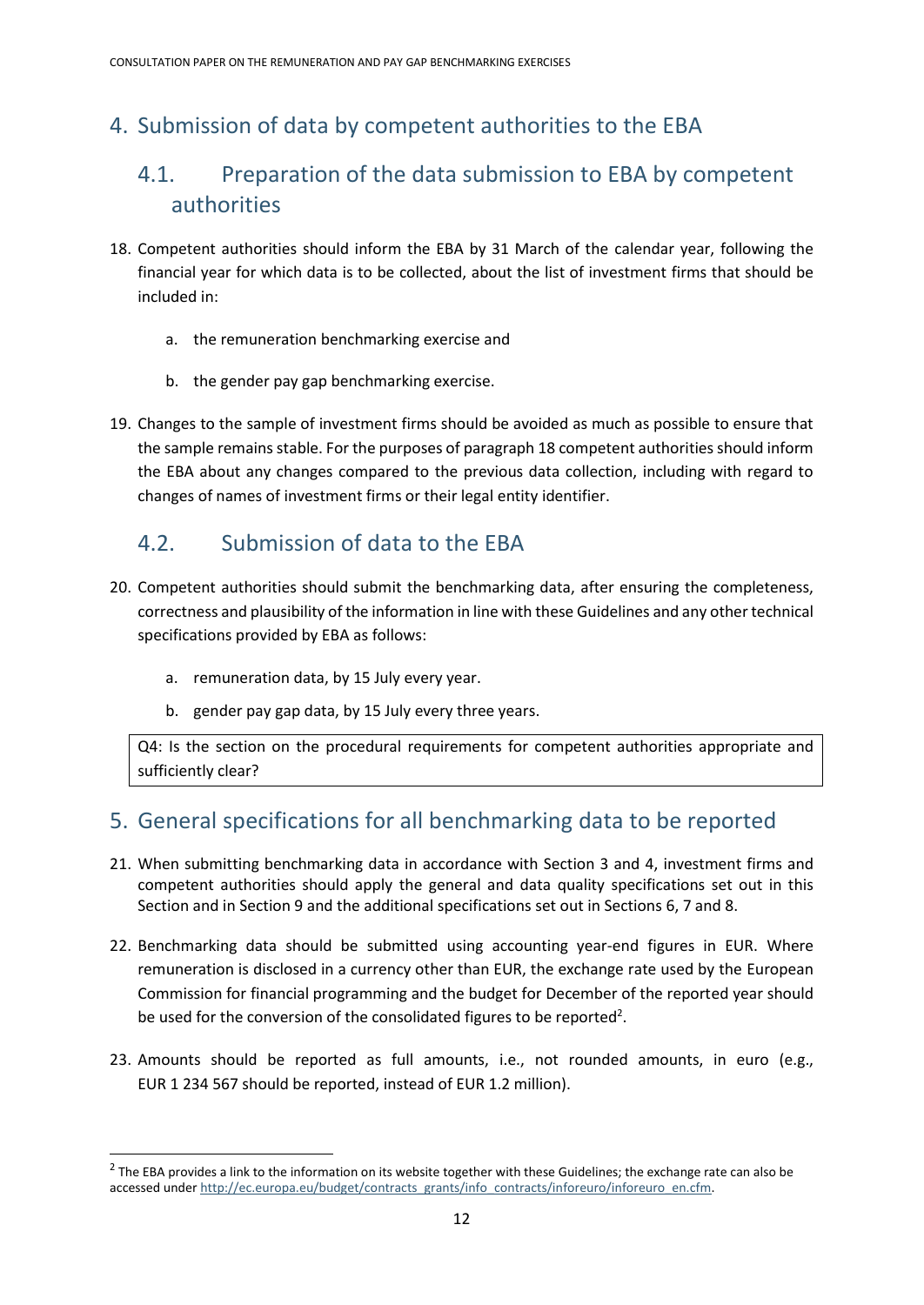24. Benchmarking data should be submitted for the calendar year in which the financial year ended in the following calendar year. E.g. for the benchmarking exercise for the financial year ending at any date in the year '20yy', data will be submitted in the year '20yy+1'.

#### 6. Additional specifications for remuneration data

- 25. The number of staff should be submitted as determined at the end of the financial year (i.e. staff that left during the financial year is not counted, staff that was recruited within the financial year is counted, taking into account their contractual working time arrangements).
	- a. Where the number of staff is to be submitted in terms of the headcount, the number of natural persons should be entered, independently of the number of working hours on which their contract is based or changes of the number of staff during the year and taking into account the total amounts of remuneration paid throughout the year.
	- b. Where the number of staff is to be submitted in terms of the full-time equivalent, the number should be based on the percentage of time that a staff member is employed compared to a full-time contract (e.g., 0.5 would be reported for a staff member who is working half-time).
- 26. For the purpose of Annexes II and III, identified staff is the staff that has a material impact on the investment firms' risk profile or on the assets that it manages:
	- a. on a consolidated basis, where remuneration data is submitted on a consolidated basis.
	- b. on an individual basis, where remuneration data is submitted on an individual basis.
- 27. Unless otherwise specified in the Annexes to these Guidelines, information on remuneration awarded for the financial year should comprise the fixed and variable gross remuneration awarded for that year, i.e., the financial year preceding the year of submission of the information.
- 28. The allocation of submitted amounts to the fixed and variable part of remuneration should be made in line with section 7 of the EBA guidelines on sound remuneration policies under Directive (EU) 2019/2034. 3
- 29. Non-monetary items of remuneration should be submitted with their monetary equivalent (e.g., the taxed amount) and be included as "other forms" of remuneration.
- 30. Only the amounts of variable remuneration awarded for the reported financial year that have been deferred should be reported under the position 'of which: deferred' in Annex II. Deferred variable remuneration for previous periods should be submitted under the additional information in Annex II.
- 31. Severance payments, guaranteed variable remuneration and discretionary pension benefits should be included in the amount of total variable remuneration in Annex II and in the appropriate

<sup>&</sup>lt;sup>3</sup> The Guidelines are published under[: https://www.eba.europa.eu/regulation-and-policy/investment-firms/guidelines](https://www.eba.europa.eu/regulation-and-policy/investment-firms/guidelines-remuneration-policies-investment-firms)[remuneration-policies-investment-firms](https://www.eba.europa.eu/regulation-and-policy/investment-firms/guidelines-remuneration-policies-investment-firms)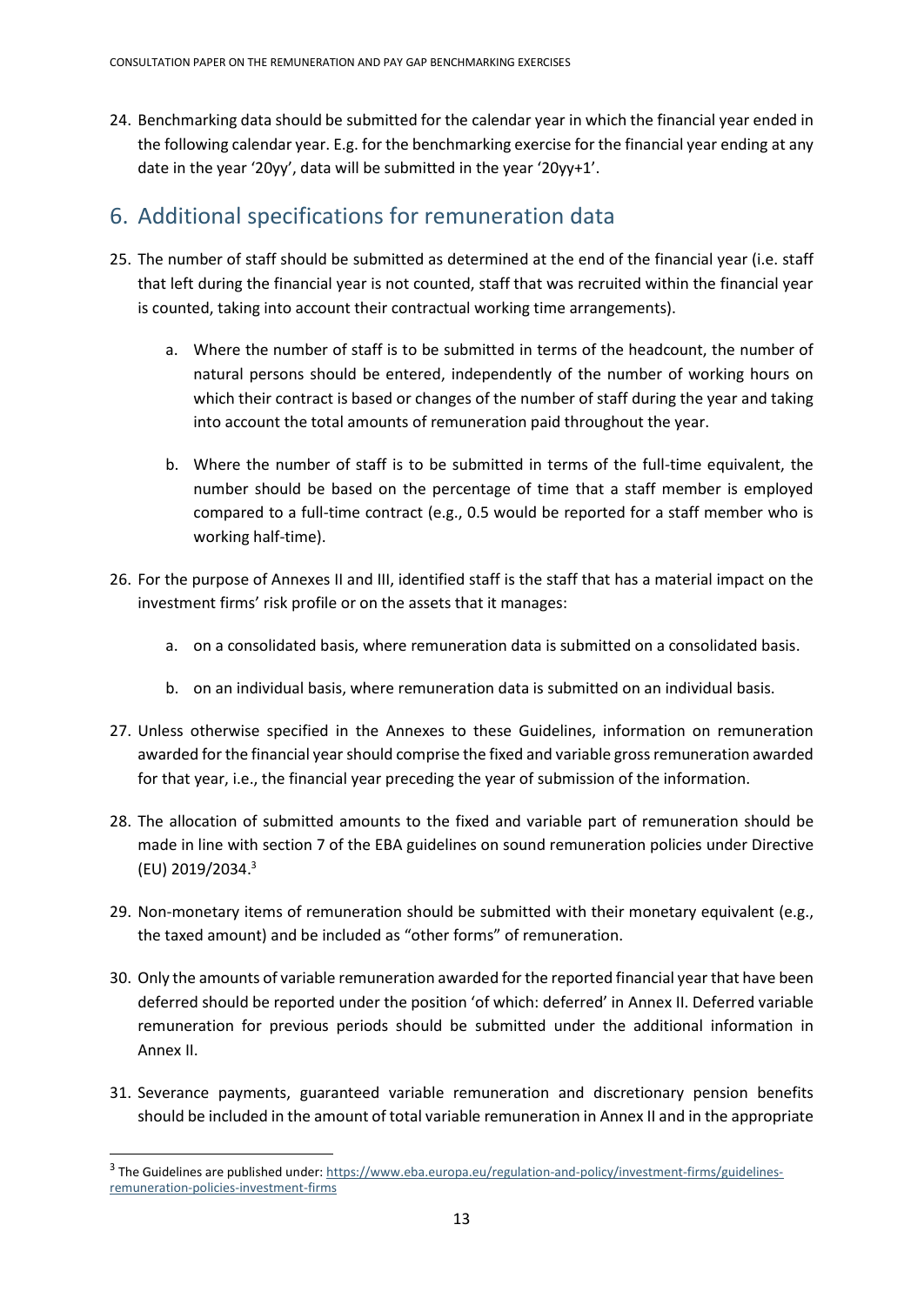subcategory. The amounts should also be added to the specific rows in the section on additional information in Annex II.

- 32. Where identified staff left the investment firm before the end of the financial year, the remuneration received for the financial year, including severance payments and all other forms of remuneration, should be submitted, while the staff member should not be counted towards the number of identified staff submitted when the contract has already ended before the end of the financial year.
- 33. For the purposes of the tables in Annex I and in Annex III, staff should be classified under the function or business area in which they carry out the predominant part of their business activities. The full amount of remuneration awarded to that staff member within the group or investment firm should be included under this function or business area.
- 34. For the allocation of staff to business areas and categories of staff, investment firms should consider their internal organisation and the following:
	- a. Management body (MB) supervisory function, should be the members of the management body at the highest level of consolidation acting in the role of overseeing and monitoring management decision-making. Investment firms should allocate members of management bodies of subsidiaries in Annex II to 'other identified staff' and in Annex I and Annex III to the respective business areas.
	- b. Management body (MB) management function, should be the members of the Management Body at the highest consolidating level, who are responsible for its management functions (i.e. executive directors). Investment firms should allocate members of management bodies of subsidiaries in Annex II to 'other senior management' and in Annex I and III to the respective business areas.
	- c. 'Other senior management' is the staff defined in point (27) of Article 3(1) of Directive (EU) 2019/2034 other than members of the management body at the highest consolidated level.
	- d. Staff that is neither 'other senior management' nor a member of the management body should be reported under 'other identified staff'.
	- e. Dealing on own account, underwriting and placing of instruments should include the services and activities under points (3), (6) and (7) of Annex I, Section A of Directive  $2014/65/EU<sup>4</sup>$ ;
	- f. Investment advice, order execution should include the services and activities under points (1), (2) and (5) of Annex I, Section A of Directive 2014/65/EU.
	- g. Portfolio management should include the services and activities under points (4) of Annex I, Section A of Directive 2014/65/EU.

 $4$  Directive 2014/65/EU of the European Parliament and of the Council of 15 May 2014 on markets in financial instruments and amending Directive 2002/92/EC and Directive 2011/61/EU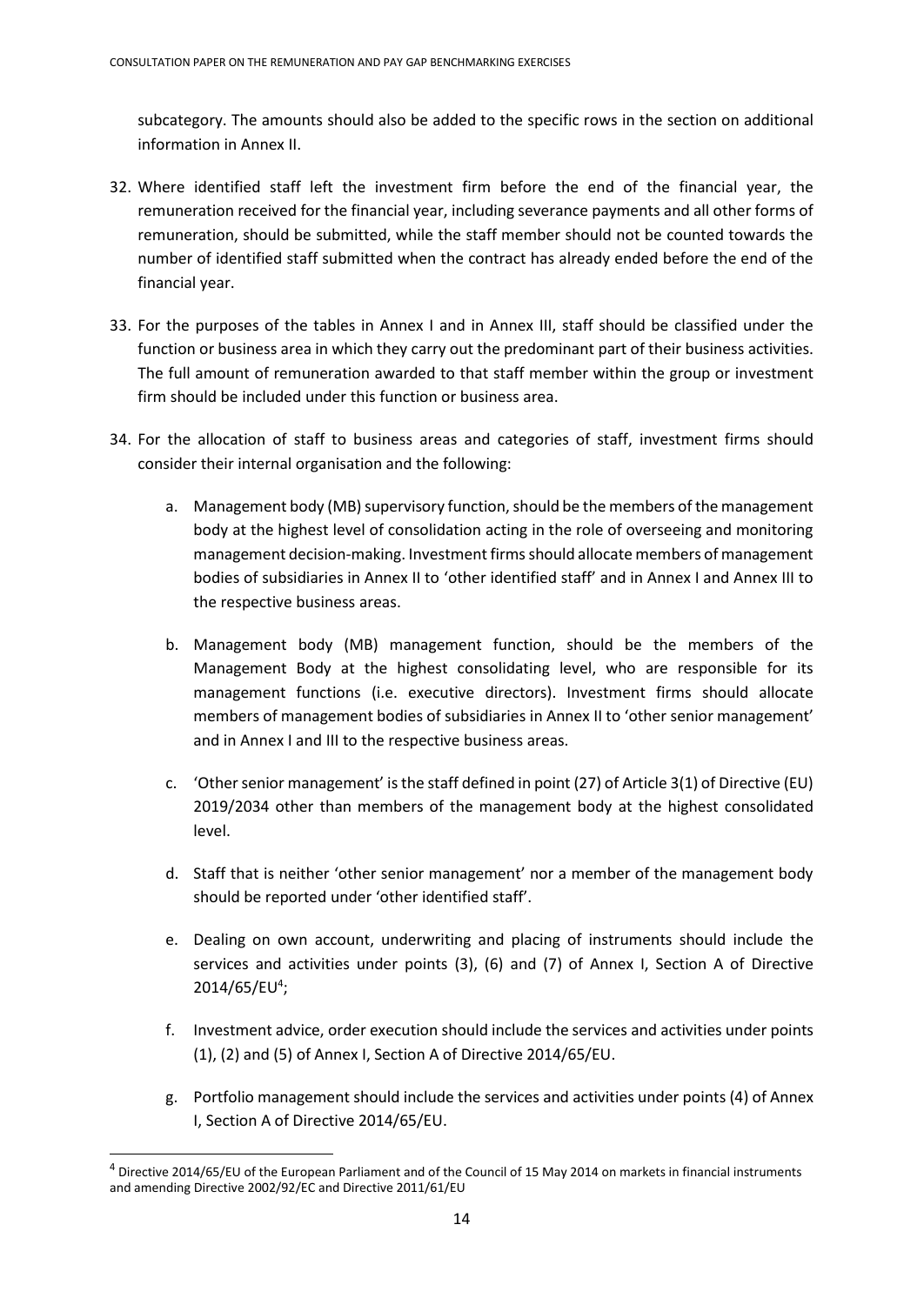- h. Operation of MTF/OTF should include the services and activities under points (8) and (9) of Annex I, Section A of Directive 2014/65/EU.
- i. Independent control functions should include staff active in the independent risk management, compliance and internal audit functions as described in the EBA's guidelines on internal governance.<sup>5</sup>
- j. All other staff should include staff that is not included in points (a) to (i).
- 35. Variable remuneration awarded based on multi-year accrual periods that do not revolve on an annual basis, i.e., where investment firms do not start a new multi-year accrual period every year, should be fully allocated, for the purposes of Annex II, to the total variable remuneration for the financial year in which it was awarded, without consideration of the point in time when the variable remuneration is effectively paid or the length of the performance period. The amount of that variable remuneration should be also included in the additional information in Annex II.
- 36. Investment firms not falling under Article 32(4)(a) of Directive (EU) 2019/2034 should submit in Annex II, the fixed and variable remuneration of identified staff to which the derogation under Article 32(4)(b) of that Directive applies.

### 7. Additional specifications for the submission of information on derogations in Annex IV

- 37. Investment firms should specify in Annex IV, if they are subject to the derogations under Article 32(4) of Directive (EU) 2019/2034/EU regarding the requirement to pay out a part of variable remuneration in instruments and under deferral arrangements and provide the information requested regarding the identified staff to whom the derogations are applied.
- 38. Derogations under Article 32(4) of Directive 2013/36/EU should be considered as applied, when the investment firm that is subject to the derogation decides to not apply the minimum requirements regarding the portion to be deferred or paid out in instruments under Article 32(1) of that Directive (e.g., a derogation is still applied, if 30 % of the variable remuneration of an executive director is deferred, or if it is deferred for only 3 years, as the minimum requirements of 40% deferral for at least 4 years have not been met).

Q5: Is the section on the instructions for the remuneration benchmarking exercise appropriate and sufficiently clear?

### 8. Additional specifications for the submission of the gender pay gap in Annex V

39. Investment firms that are participating in the gender pay gap benchmarking exercise should calculate the gender pay gap on an individual basis, considering the staff that is predominantly active in the Member State where the investment firm is established. Staff located predominantly in branches in another Member State or in a third country should not be included in the calculation.

<sup>&</sup>lt;sup>5</sup> EBA GL on internal governance under Directive (EU) 2019/2024, section 15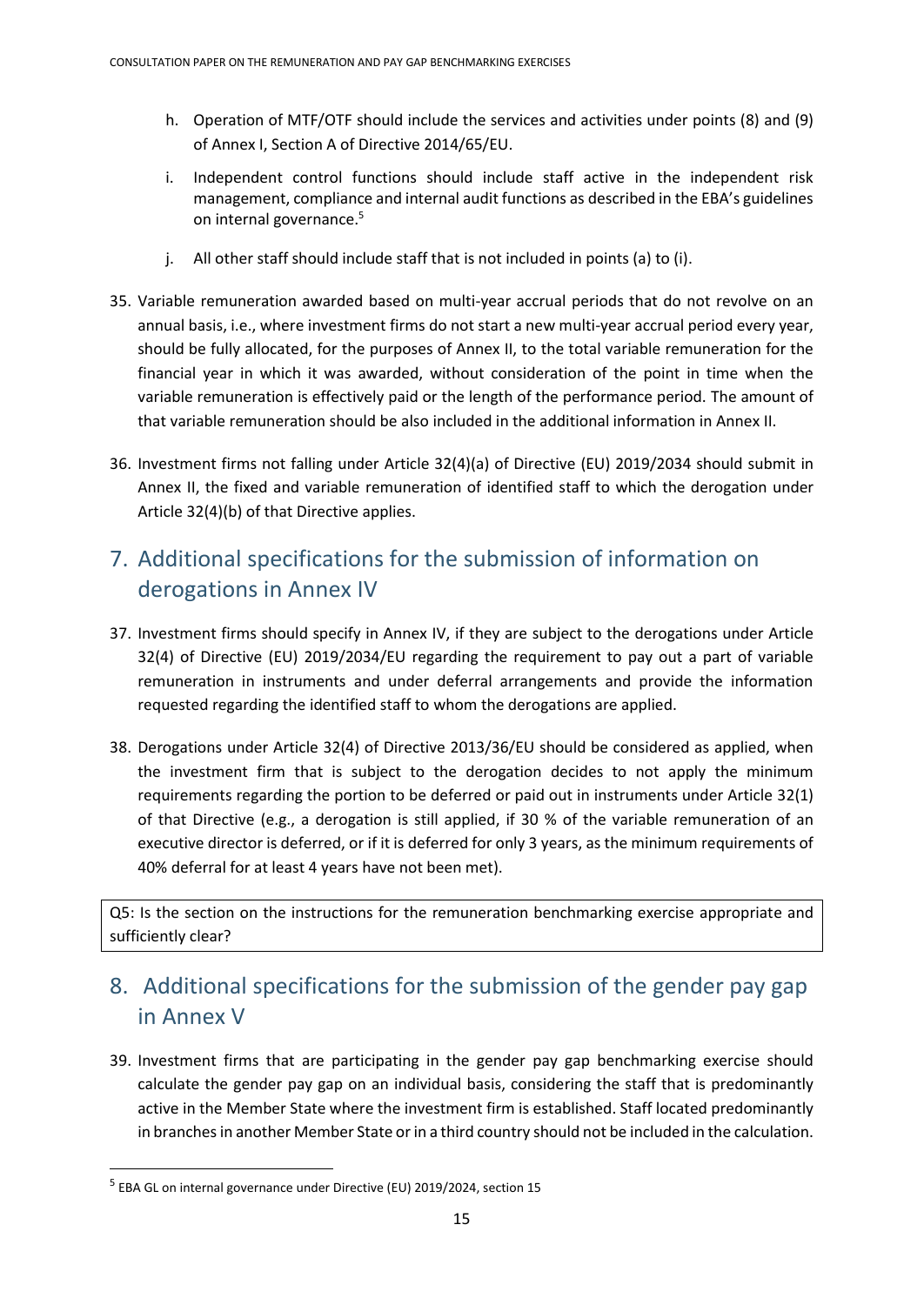- 40. Investment firms should establish a list of all relevant staff, in line with the following criteria:
	- a. the gender pay gap should be calculated for the staff that is staff at the end of the financial year, i.e., staff who has left the investment firm during the financial year is not considered in this exercise;
	- b. staff who receives less than their regular total annual remuneration because they were at the end of the financial year on any form of parental leave, long term sick leave or special leave should be excluded from the exercise;
	- c. staff who has been recruited during the last three months of the financial year should not be taken into account in this exercise;
	- d. members of the management body in the management function should be treated as staff;
	- e. members of the management body in the supervisory function should not be included in the calculation, where they only receive a participation fee for attending board meetings<sup>6</sup>.
- 41. The gender pay gap should be calculated as the difference between the remuneration of men and women expressed as a percentage of the remuneration of men. Investment firms should use for the calculation the annual gross remuneration of staff on a full-time equivalent basis. In accordance with the EBA guidelines on sound remuneration policies, investment firms should consider the total remuneration awarded and also on a best effort basis the working time arrangements, annual leave periods and other financial and non-financial benefits when calculating the gender pay-gap, taking into account the provisions of the following paragraph.
- 42. For each relevant member of staff, the investment firm should establish their total gross annual remuneration as the sum of fixed and variable remuneration considering the following:
	- a. Non-monetary benefits (e.g., company car, interest rate free loans, free company kindergarten etc.) should be taken into account only where they are taxable income.
	- b. Regular payments into the pension system and health insurance for all staff should not be considered. Discretionary pension benefits should be considered.
	- c. The full variable remuneration awarded for all performance periods that ended during the financial year on which the calculation is based should be used, even if they concern performance periods longer than one year.
	- d. Guaranteed variable remuneration (sign-on bonus) and severance payments (e.g., where the contract of staff has not yet ended at the end of the financial year) should not be taken into account in the calculation.

 $6$  Where staff is represented in the management body in the supervisory function due to labor law and receives a participation fee, the respective staff should not be included as member of the management body in its supervisory function but located according to their job profile as employee, if the role as employee representant as member of the management body does not cover more than 50 % of the job profile.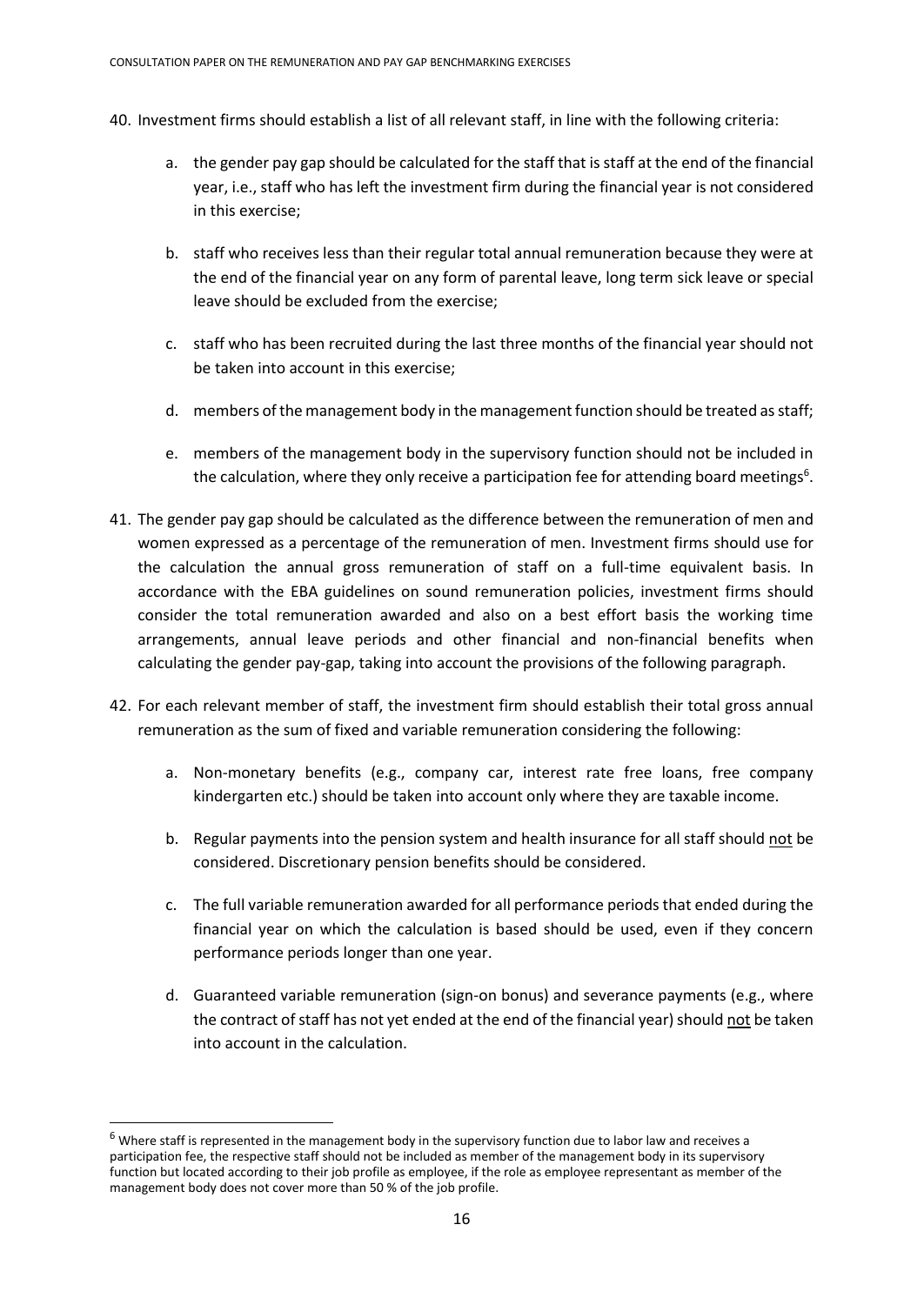- e. For staff that has been working part-time or has not been employed for the full financial year or has been on other forms of leave during parts of the year (e.g., unpaid or parental leave), the FTE amount for the variable and fixed remuneration should be established on a best effort basis by extrapolating the amounts effectively awarded to the total annual gross remuneration on FTE basis.
- 43. Investment firms should calculate the gender pay gap for all staff (including the identified staff, identified on an individual basis) and separately for their identified staff.
- 44. Investment firms that have 250 or more staff or 250 or more identified staff respectively should calculate the gender pay gap for each quartile of the total remuneration and in total. Investment firms with less than 250 staff or less than 250 identified staff respectively should only submit the gender pay gap based on the total figures for all staff and identified staff respectively.
- 45. Investment firms should calculate the pay gap in terms of the representation of each gender in percent of male and female staff based on the number of all staff and all identified staff respectively. Where applicable under paragraph 44, per quartile, whereby the percentages of the male and female representation together should result in 100.00% for each quartile calculated and for the total figures for all staff and also for identified staff.
- 46. The gender pay gap based on the gross remuneration should be expressed as the difference between the remuneration level of male and female staff as the:
	- a. difference between the mean remuneration of men and the mean remuneration of women, expressed as a percentage of the mean remuneration of men; and
	- b. difference between the median remuneration of men and the median remuneration of women, expressed as a percentage of the median remuneration of men.
- 47. For the calculation, investment firms should apply the following instructions:
	- a. The remuneration of staff members (independent of their gender) should be sorted by the amount beginning with the lowest amount. Each amount of remuneration of a staff member should be allocated to the male or female gender and it should be recorded whether or not the staff member is identified staff.
	- b. Staff members of a gender different from the male or female gender should be allocated to the gender they identify with or if this is unknown or if it is different from the male or female gender, those staff members should be allocated to the male or female gender that in total has the lower number of staff members.
	- c. The established list of staff should, where applicable under paragraph 44, be separated into quartiles that should form the basis of the calculation.
	- d. The median and mean of the remuneration for all male and female staff and separately for male and female identified staff should be calculated – in total and, where applicable under paragraph 44, for each quartile.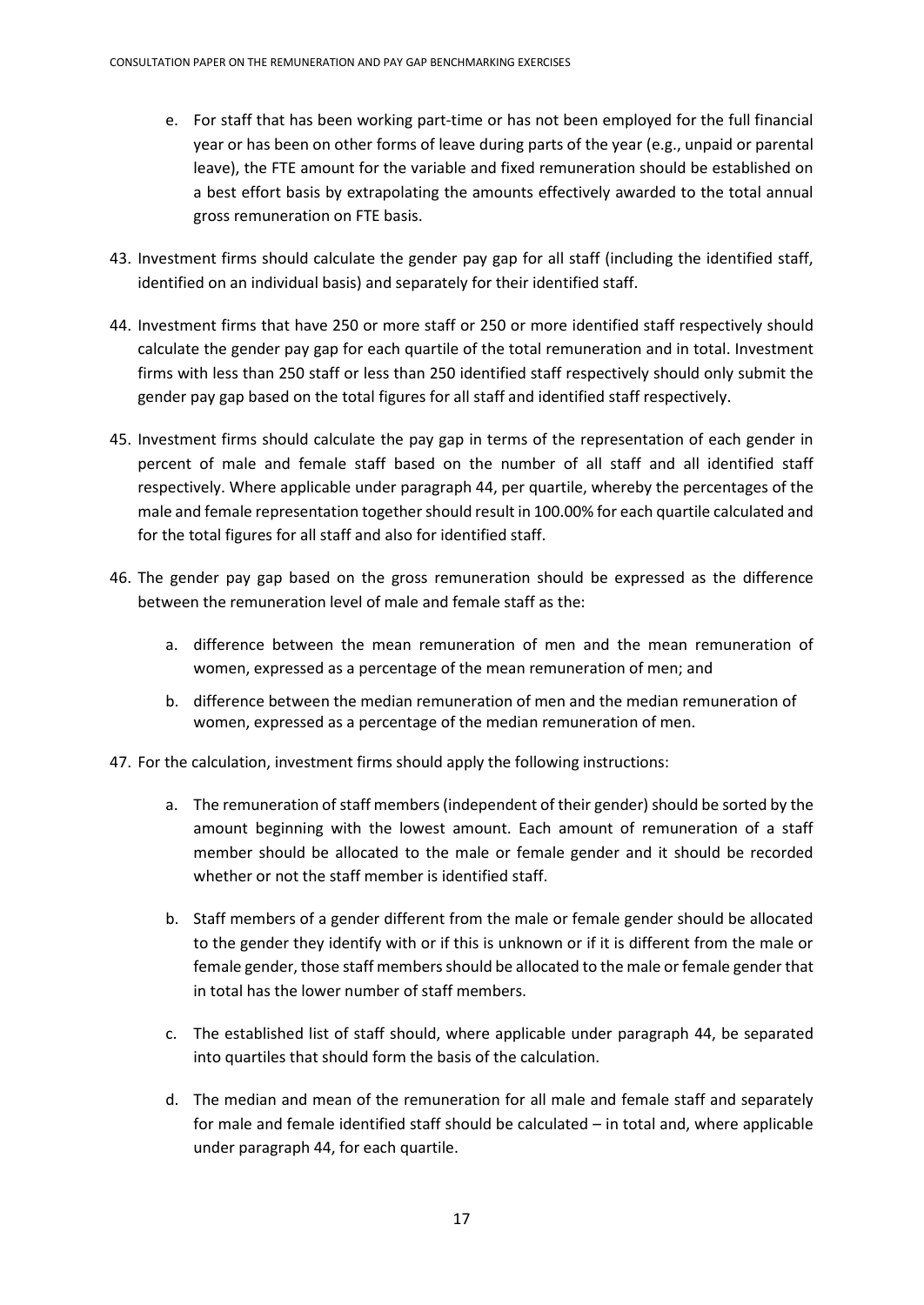48. All figures should be expressed as percentages with two decimal places (e.g., '17.23%' or '- 17.23%' in the case of a negative value). Where the gender pay gap for one category cannot be calculated, as there are only female staff members, the data point in Annex V should receive the value 'N/A', where there are only male staff members the result should show '100.00%'.

Q6: Is the section on the instructions for the gender pay gap benchmarking exercise appropriate and sufficiently clear?

#### 9. Data quality

- 49. Investment firms and competent authorities should check the completeness and plausibility of the benchmarking data reported, taking into account the specifications in Annex VI, before that data is reported to the competent authority and submitted to the EBA respectively.
- 50. Where there are strong fluctuations of benchmarking data over time, the Investment firm and the competent authorities should be able to provide explanations.
- 51. Investment firms and competent authorities should ensure that the sum of sub positions of the variable and fixed remuneration equals the total amounts.
- 52. When checking the plausibility of benchmarking data, competent authorities should take into account the size and number of employees of the investment firm and typical remuneration levels. Identified implausible data should be followed up and corrected before submission.
- 53. Where benchmarking data appears to be implausible, but is in fact correct, competent authorities should inform the EBA of the underlying reasons.
- 54. Regarding submitted benchmarking data that show potential data quality issues or are considered to be implausible, EBA may ask competent authorities to review the data or to provide the information necessary for the correct interpretation of data.
- 55. Competent authorities should provide as necessary corrected data or explanations to any implausible data as soon as possible. Competent authorities should closely cooperate with the EBA to ensure that the dataset for the analysis is stable and of good quality by at the latest by 30 September of the year where data has been reported.
- 56. When submitting benchmarking data to the EBA in accordance with these guidelines, competent authorities should ensure that they also comply with EBA/DC/335 of 5 June 2020 on EUCLID ("EUCLID Decision")<sup>7</sup> as amended and that they provide investment firms with any technical specification necessary for the submission of benchmarking data in line wiht that decision.

Q7: Is the section on the instructions for the data quality and Annex VI appropriate and sufficiently clear?

Q8: Are the Annexes I to V on the data collection appropriate and sufficiently clear?

<sup>7&</sup>lt;br>[https://www.eba.europa.eu/sites/default/documents/files/document\\_library/Risk%20Analysis%20and%20Data/Reporting](https://www.eba.europa.eu/sites/default/documents/files/document_library/Risk%20Analysis%20and%20Data/Reporting%20by%20Authorities/885459/Decision%20on%20the%20European%20Centralised%20Infrastructure%20of%20Data%20%28EUCLID%29.pdf) [%20by%20Authorities/885459/Decision%20on%20the%20European%20Centralised%20Infrastructure%20of%20Data%20%](https://www.eba.europa.eu/sites/default/documents/files/document_library/Risk%20Analysis%20and%20Data/Reporting%20by%20Authorities/885459/Decision%20on%20the%20European%20Centralised%20Infrastructure%20of%20Data%20%28EUCLID%29.pdf) [28EUCLID%29.pdf](https://www.eba.europa.eu/sites/default/documents/files/document_library/Risk%20Analysis%20and%20Data/Reporting%20by%20Authorities/885459/Decision%20on%20the%20European%20Centralised%20Infrastructure%20of%20Data%20%28EUCLID%29.pdf)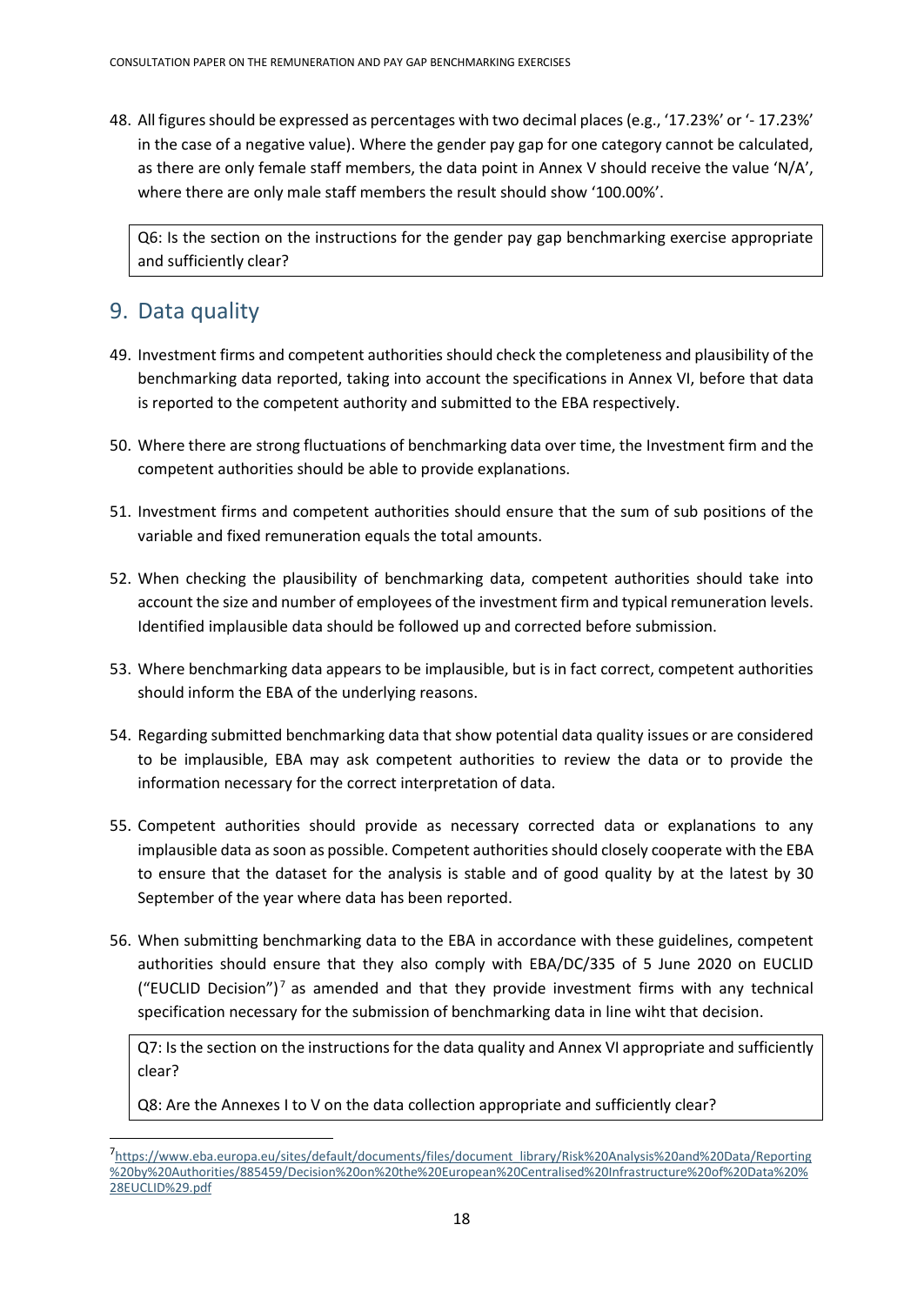### Annex I – General information and information on remuneration for all staff in investment firms

| Name of the investment firm                                                                        |                                   |                                           |                                                                                    |                                                 | name                    |                                       |                                  |                        |
|----------------------------------------------------------------------------------------------------|-----------------------------------|-------------------------------------------|------------------------------------------------------------------------------------|-------------------------------------------------|-------------------------|---------------------------------------|----------------------------------|------------------------|
| Maximum ratio between the variable and fixed remuneration for identified staff set in the          |                                   |                                           |                                                                                    |                                                 | percentage              |                                       |                                  |                        |
| investment firm internal policy                                                                    |                                   |                                           |                                                                                    |                                                 |                         |                                       |                                  |                        |
| The investment firm benefits from the waiver under Article 32(4)(a) IFD on an institutional level? |                                   |                                           |                                                                                    |                                                 | yes/no                  |                                       |                                  |                        |
| The investment firm is a subsidiary of an EU parent institution that is subject to Directive       |                                   |                                           |                                                                                    |                                                 | yes/no                  |                                       |                                  |                        |
| 2013/36/EU                                                                                         |                                   |                                           |                                                                                    |                                                 |                         |                                       |                                  |                        |
| Financial year for which the remuneration is awarded (year N)                                      |                                   |                                           |                                                                                    |                                                 | year                    |                                       |                                  |                        |
|                                                                                                    | <b>MB Supervisory</b><br>function | <b>MB Management</b><br><b>function</b>   | <b>Dealing on</b><br>own account,<br>underwriting<br>and placing of<br>instruments | <b>Investment</b><br>advice, order<br>execution | Portfolio<br>management | <b>Operation of</b><br><b>MTF/OTF</b> | Independent<br>control functions | <b>All other staff</b> |
| <b>Number of members</b><br>(Headcount)                                                            |                                   |                                           |                                                                                    |                                                 |                         |                                       |                                  |                        |
| Total number of staff in<br><b>FTE</b>                                                             |                                   |                                           | #                                                                                  |                                                 |                         | #                                     | #                                |                        |
| Total net profit in year N<br>(in EUR)                                                             |                                   | Full amount in euro (e.g. 123 456 789.00) |                                                                                    |                                                 |                         |                                       |                                  |                        |
| <b>Total dividends (or similar</b><br>distributions) paid for<br>year N (in EUR)                   |                                   |                                           |                                                                                    |                                                 |                         |                                       |                                  |                        |
| <b>Total remuneration (in</b><br>EUR)                                                              |                                   |                                           |                                                                                    |                                                 |                         |                                       |                                  |                        |
| Of which: variable<br>remuneration (in EUR)                                                        |                                   |                                           |                                                                                    |                                                 |                         |                                       |                                  |                        |
| Of which fixed<br>remuneration (in EUR)                                                            |                                   |                                           |                                                                                    |                                                 |                         |                                       |                                  |                        |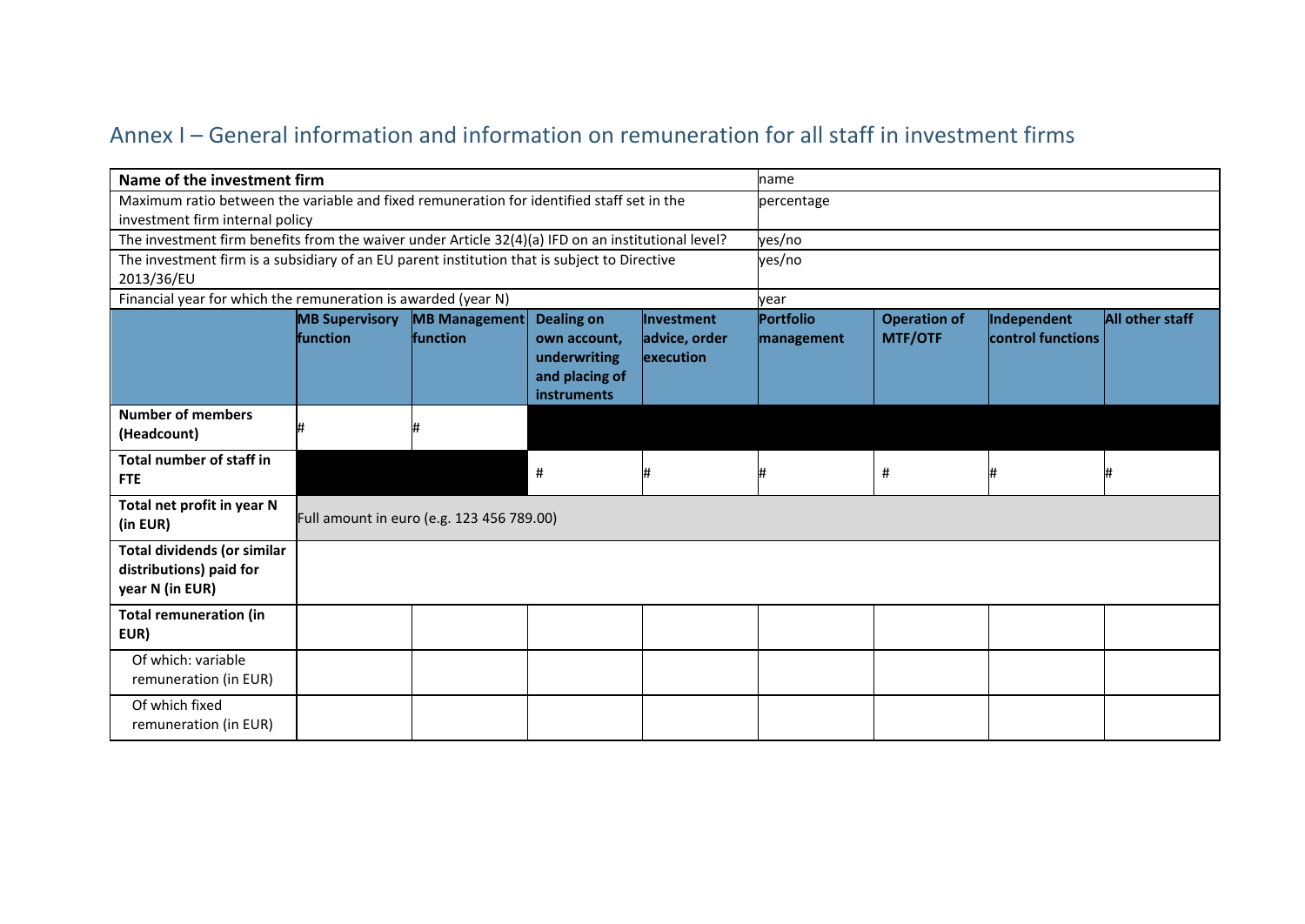

#### Annex II - Information on remuneration of identified staff in investment firms

|                | Name of the investment firm<br>name                                                        |                                   |                                         |      |                                   |                        |
|----------------|--------------------------------------------------------------------------------------------|-----------------------------------|-----------------------------------------|------|-----------------------------------|------------------------|
|                | Financial year for which the remuneration is awarded (year N)                              |                                   |                                         | vear |                                   |                        |
| <b>Row</b>     |                                                                                            | <b>MB Supervisory</b><br>function | <b>MB Management</b><br><b>function</b> |      | <b>Other senior</b><br>management | Other identified staff |
| 1              | <b>Members (Headcount)</b>                                                                 |                                   |                                         |      |                                   |                        |
| $\overline{2}$ | Number of identified staff in FTE                                                          |                                   |                                         |      |                                   |                        |
| 3              | Total fixed remuneration (in EUR) in year N                                                |                                   |                                         |      |                                   |                        |
| 4              | Of which: cash-based                                                                       |                                   |                                         |      |                                   |                        |
| 5              | Of which: fixed in shares or equivalent ownership<br>interests                             |                                   |                                         |      |                                   |                        |
| 6              | Of which: share-linked instruments or equivalent non-<br>cash instruments                  |                                   |                                         |      |                                   |                        |
| $\overline{7}$ | Of which: fixed in other types of instruments under<br>point (j)(iii) of Article 32(1) IFD |                                   |                                         |      |                                   |                        |
| 8              | Of which non-cash instruments which reflect the<br>instruments of the portfolios managed   |                                   |                                         |      |                                   |                        |
| 9              | Of which: approved alternative arrangements                                                |                                   |                                         |      |                                   |                        |
| 10             | Of which: other forms                                                                      |                                   |                                         |      |                                   |                        |
| 11             | Total variable remuneration (in EUR) in year N                                             |                                   |                                         |      |                                   |                        |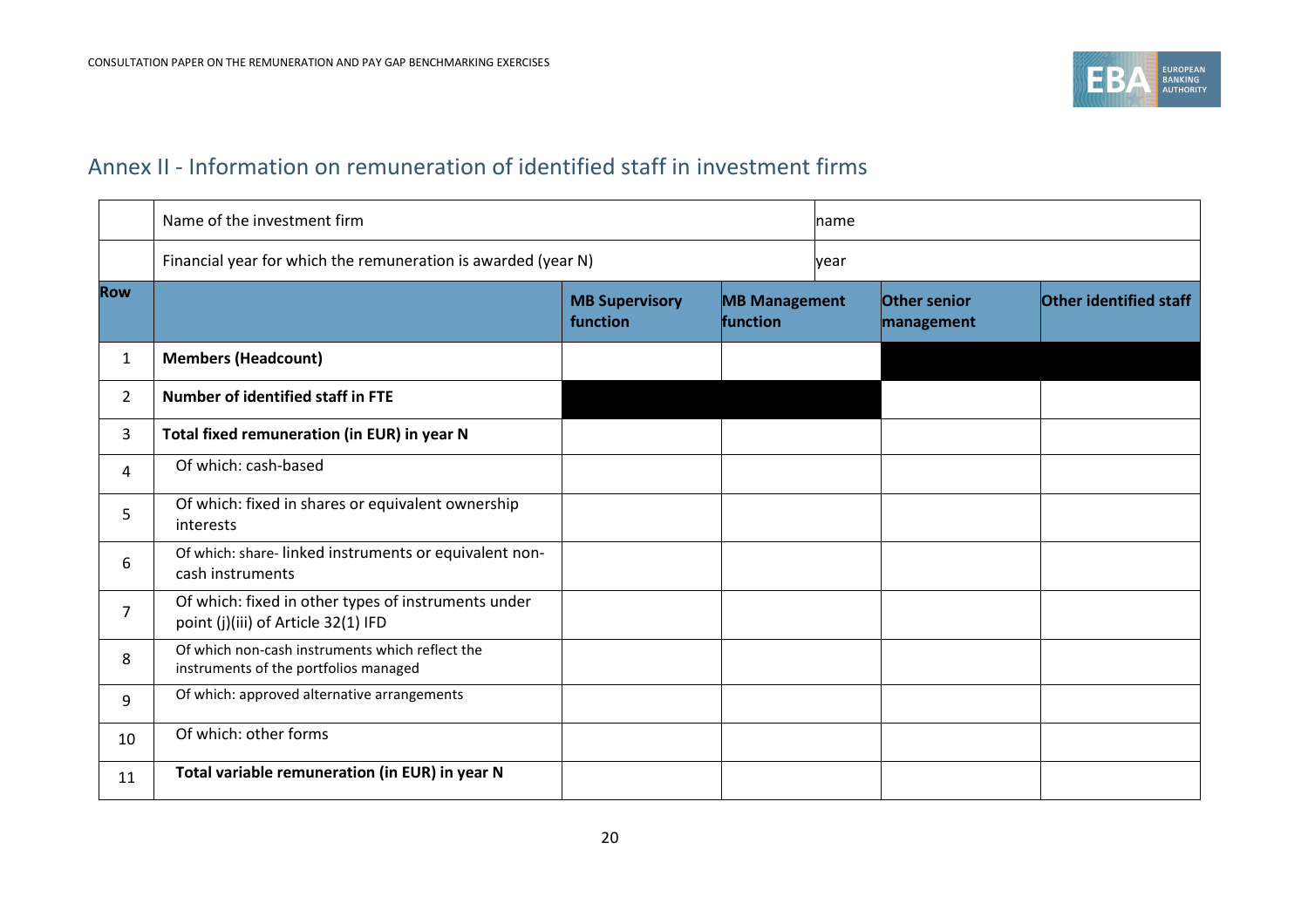

| 12 | Of which: cash-based                                                                                                                |  |  |
|----|-------------------------------------------------------------------------------------------------------------------------------------|--|--|
| 13 | Of which: deferred                                                                                                                  |  |  |
| 14 | Of which: fixed in shares or equivalent ownership<br>interests                                                                      |  |  |
| 15 | Of which: deferred                                                                                                                  |  |  |
| 16 | Of which: share-linked instruments or equivalent<br>non-cash instruments                                                            |  |  |
| 17 | Of which: deferred                                                                                                                  |  |  |
| 18 | Of which: fixed in other types of instruments under<br>point (j)(iii) of Article 32(1) IFD                                          |  |  |
| 19 | Of which: deferred                                                                                                                  |  |  |
| 20 | Of which non-cash instruments which reflect the<br>instruments of the portfolios managed                                            |  |  |
| 21 | Of which: deferred                                                                                                                  |  |  |
| 22 | Of which: approved alternative arrangements                                                                                         |  |  |
| 23 | Of which: deferred                                                                                                                  |  |  |
| 24 | Of which: other forms                                                                                                               |  |  |
| 25 | Of which: deferred                                                                                                                  |  |  |
|    | Additional information regarding the above positions (all the amounts below should be included also in total variable remuneration) |  |  |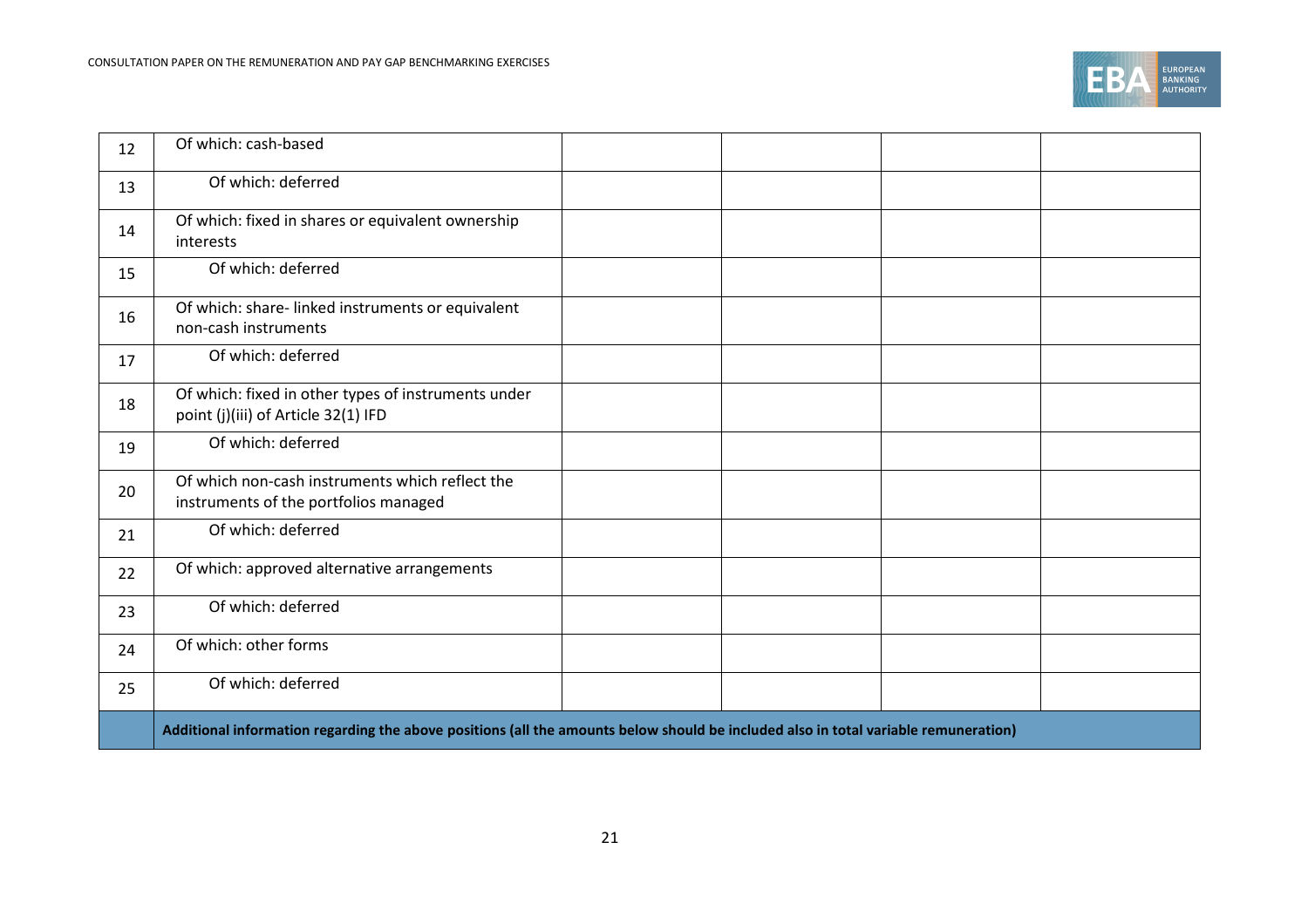

| 26 | Total amount of outstanding deferred variable<br>remuneration awarded for previous performance<br>periods and not in year N                                                                                                            |  |  |
|----|----------------------------------------------------------------------------------------------------------------------------------------------------------------------------------------------------------------------------------------|--|--|
| 27 | Of which due to vest in the financial year                                                                                                                                                                                             |  |  |
| 28 | Of which vesting in subsequent financial years                                                                                                                                                                                         |  |  |
| 29 | Total amount of explicit ex-post performance<br>adjustment made in the financial year to deferred<br>variable remuneration that was due to vest in the<br>financial year, applied in year N to previously awarded<br>remuneration      |  |  |
| 30 | Total amount of explicit ex-post performance<br>adjustments made in the financial year to deferred<br>variable remuneration that was due to vest in future<br>financial years, applied in year N to previously awarded<br>remuneration |  |  |
| 31 | Guaranteed variable remuneration in year N - total<br>amount                                                                                                                                                                           |  |  |
| 32 | Guaranteed variable remuneration in year N - total<br>number of beneficiaries                                                                                                                                                          |  |  |
| 33 | Severance payments awarded in previous periods, paid<br>out during the financial year - total amount                                                                                                                                   |  |  |
| 34 | Severance payments awarded in year N - total amount                                                                                                                                                                                    |  |  |
| 35 | Of which: deferred severance payments awarded<br>in year N                                                                                                                                                                             |  |  |
| 36 | Severance payments awarded in year N - number of<br>beneficiaries                                                                                                                                                                      |  |  |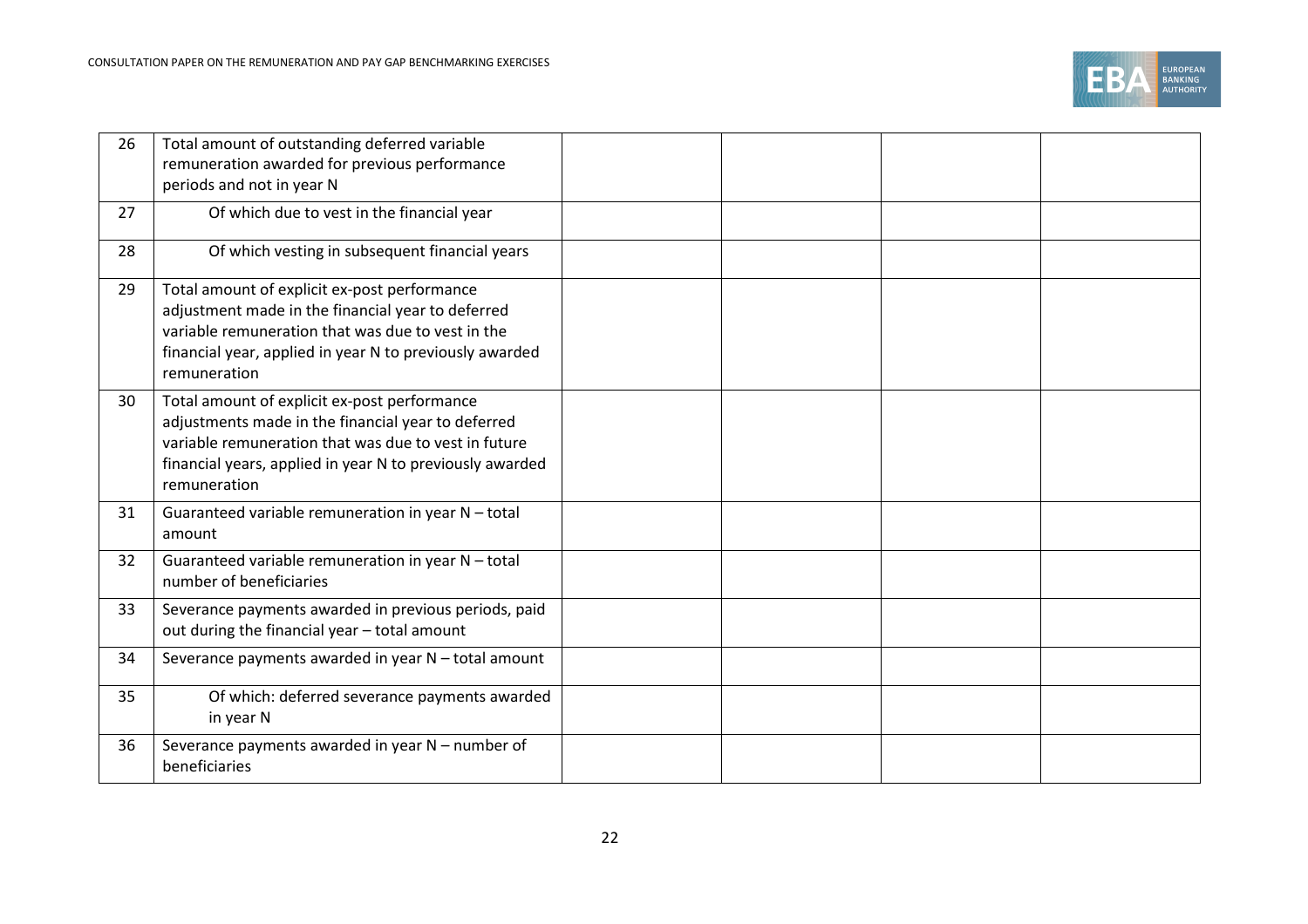

| 37 | Highest amount of severance payments awarded in<br>year N to a single person                                                       |  |  |
|----|------------------------------------------------------------------------------------------------------------------------------------|--|--|
| 38 | Number of beneficiaries of contributions to<br>discretionary pension benefits in year N                                            |  |  |
| 39 | Total amount of contributions to discretionary pension<br>benefits in year N (included in other forms of variable<br>remuneration) |  |  |
| 40 | Total amount of variable remuneration awarded for<br>multi-year periods under programmes which are not<br>revolved annually        |  |  |
| 41 | For investment firms that do not benefit from the<br>derogation under Article 32(4)(a) at an institutional<br>level                |  |  |
|    | Thereof: fixed remuneration of individual staff<br>members benefitting from derogations under Article<br>32(4)(b)                  |  |  |
| 42 | For investment firms that do not benefit from the<br>derogation under Article 32(4)(a) at an institutional<br>level                |  |  |
|    | Thereof: variable remuneration of individual staff<br>members benefitting from derogations under Article<br>32(4)(b)               |  |  |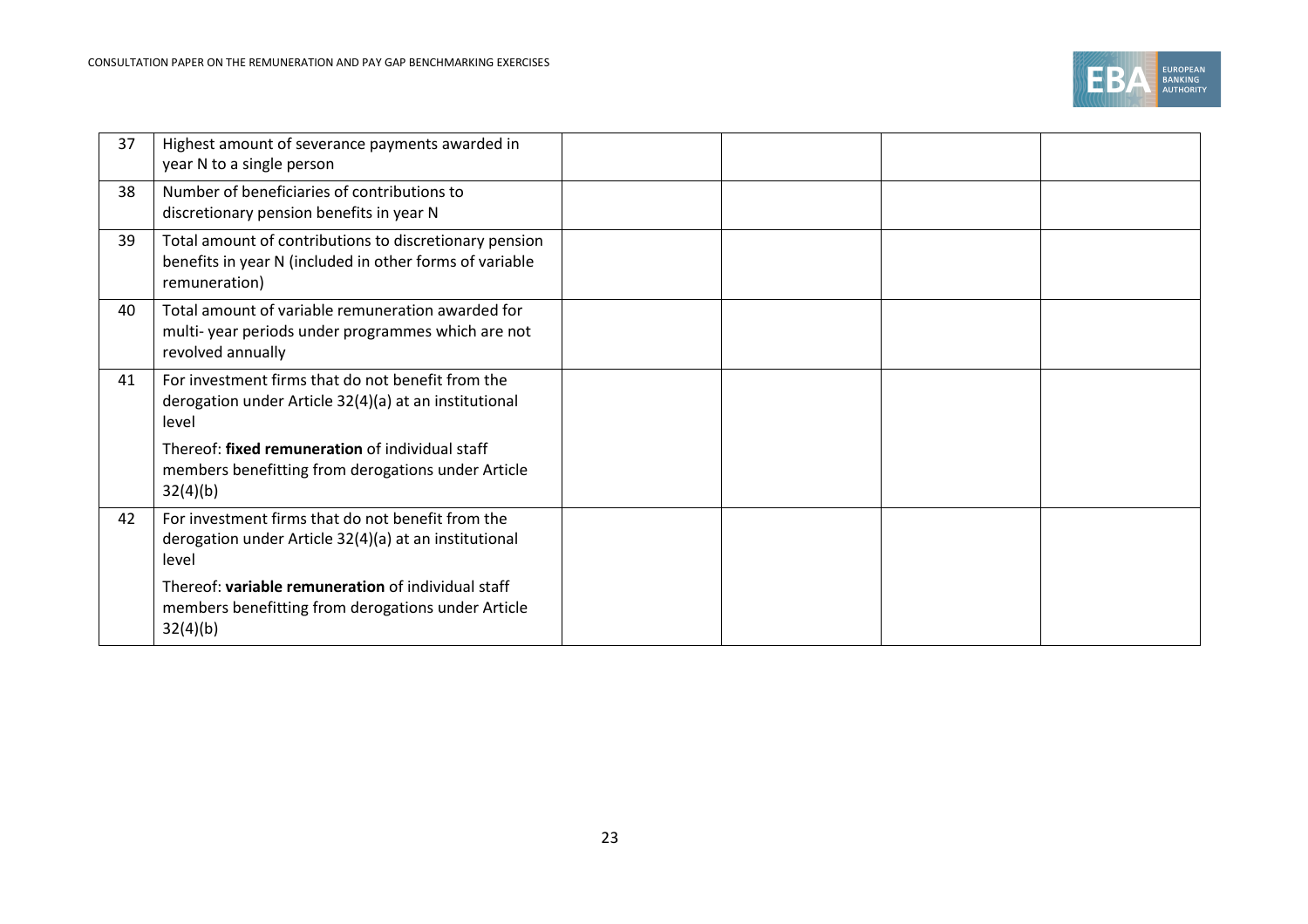

### Annex III - Information on remuneration of identified staff per business area

|                                                  | Name of the investment firm                                   |                               |                                                                                              |                                          | name                    |                                       |                                     |                 |
|--------------------------------------------------|---------------------------------------------------------------|-------------------------------|----------------------------------------------------------------------------------------------|------------------------------------------|-------------------------|---------------------------------------|-------------------------------------|-----------------|
|                                                  | Financial year for which the remuneration is awarded (year N) |                               |                                                                                              |                                          | vear                    |                                       |                                     |                 |
|                                                  | <b>MB Supervisory MB</b><br>function                          | <b>Management</b><br>function | <b>Dealing on</b><br>own account,<br>underwriting<br>and placing<br>of<br><b>instruments</b> | Investment<br>advice, order<br>execution | Portfolio<br>management | <b>Operation of</b><br><b>MTF/OTF</b> | Independent<br>control<br>functions | All other staff |
| <b>Number of identified</b><br>staff (Headcount) |                                                               |                               |                                                                                              |                                          |                         |                                       |                                     |                 |
| <b>Number of identified</b><br>staff (FTE)       |                                                               |                               |                                                                                              |                                          |                         |                                       |                                     |                 |
| Number of 'other<br>senior management'           |                                                               |                               |                                                                                              |                                          |                         |                                       |                                     |                 |
| Number of 'other<br>identified staff'            |                                                               |                               |                                                                                              |                                          |                         |                                       |                                     |                 |
| <b>Total remuneration (in</b><br>EUR)            |                                                               |                               |                                                                                              |                                          |                         |                                       |                                     |                 |
| Of which: variable<br>remuneration (in EUR)      |                                                               |                               |                                                                                              |                                          |                         |                                       |                                     |                 |
| Of which fixed<br>remuneration (in EUR)          |                                                               |                               |                                                                                              |                                          |                         |                                       |                                     |                 |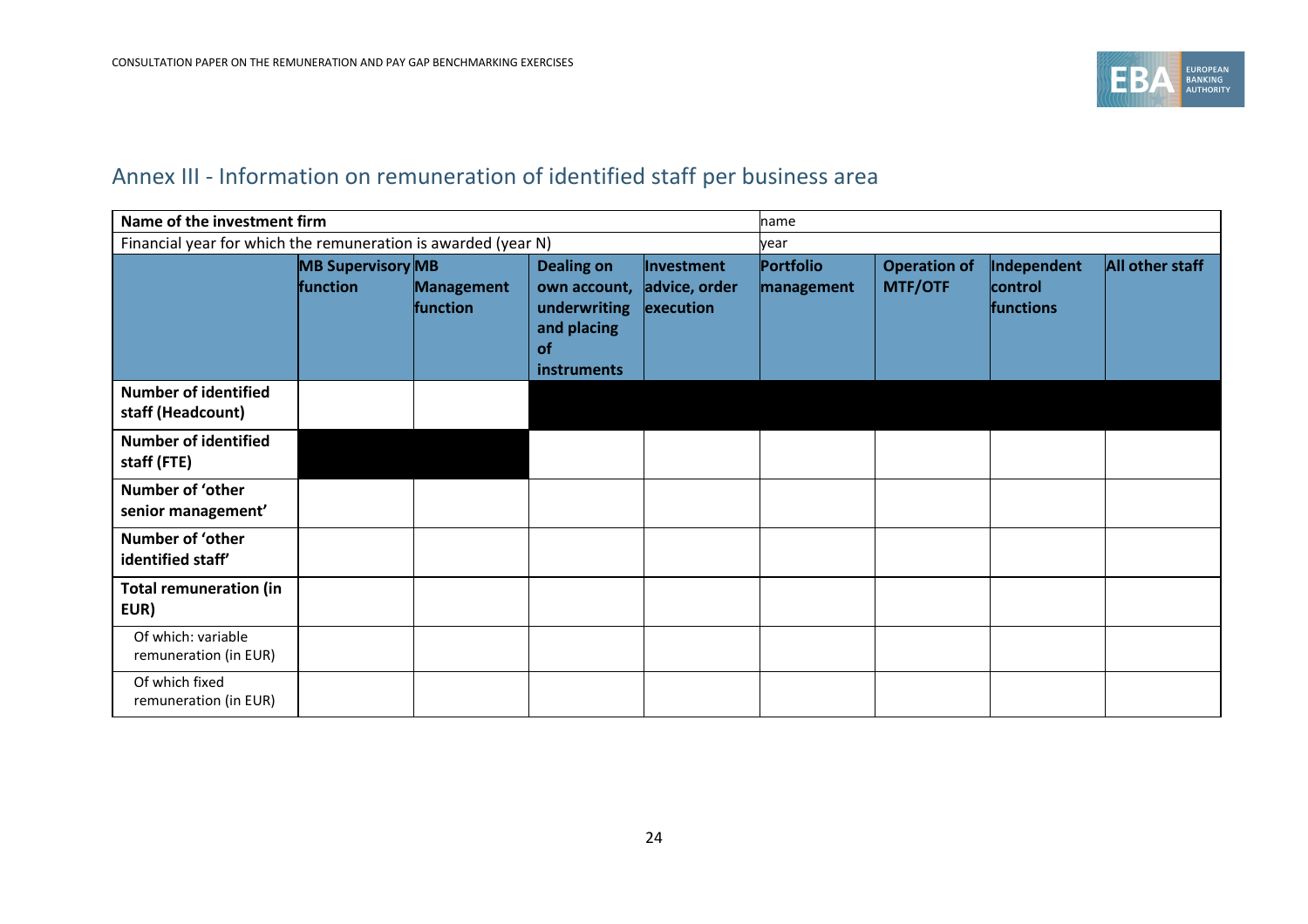

### Annex IV - Derogations to the application of requirements to pay out parts of variable remuneration

### deferred and in instruments for investment firms

| Name of the investment firm<br>name                                                                               |                               |                            |  |
|-------------------------------------------------------------------------------------------------------------------|-------------------------------|----------------------------|--|
| Financial year for which the remuneration is awarded (year N):                                                    | <b>YYYY</b>                   |                            |  |
| Information on the availability of waivers                                                                        | Derogation on a firm wide     | Derogation<br>for<br>staff |  |
|                                                                                                                   | basis under Art. 34(4)(a) IFD | under Art. 34(4)(b) IFD    |  |
| Does the investment firm apply the derogations regarding the requirement to pay out a part of the variable        | Yes/no                        |                            |  |
| remuneration deferred and in instruments under Article 34(4)(a) IFD to all its identified staff. If this has been |                               |                            |  |
| answered with "yes" the below information does not need to be provided.                                           |                               |                            |  |
| Does the investment firm apply the derogation to the requirement under Article 32 (1)(j) IFD (pay out in          | Yes/no                        | Yes/no                     |  |
| instruments)                                                                                                      |                               |                            |  |
| Where the investment firm applies the derogation under Article $32$ (1)(j) IFD, but with a lower threshold as     |                               | Threshold                  |  |
| implemented under national law, please indicate the threshold applied in EUR                                      |                               |                            |  |
| Number of identified staff benefitting from the derogation under Article 32 (1)(j) IFD                            | Headcount                     | Headcount                  |  |
| Percentage of identified staff benefitting from the derogation under Article 32 (1)(j) IFD                        | Percentage                    | Percentage                 |  |
| Total remuneration of identified staff benefitting from the derogation under Article 32 (1)(j) IFD                | <b>EUR</b>                    | <b>EUR</b>                 |  |
| Of which: variable remuneration                                                                                   | <b>EUR</b>                    | <b>EUR</b>                 |  |
| Of which: fixed remuneration                                                                                      | <b>EUR</b>                    | <b>EUR</b>                 |  |
| Does the investment firm apply the derogation to the requirement under Article 32 (1)(I) IFD (pay out under       | Yes/no                        | Yes/no                     |  |
| deferral arrangements)                                                                                            |                               |                            |  |
| Where the investment firm applies the derogation under Article $32$ (1)(I) IFD, but with a lower threshold as     |                               | Threshold                  |  |
| implemented under national law, please indicate the threshold applied in EUR                                      |                               |                            |  |
| Number of identified staff benefitting from the derogation under Article 32 (1) (I) IFD                           | Headcount                     | Headcount                  |  |
| Percentage of identified staff benefitting from the derogation under Article 32 (1)(I) IFD                        | Percentage                    | Percentage                 |  |
| Total remuneration of identified staff benefitting from the derogation under Article 32 (1)(I) IFD                | <b>EUR</b>                    | <b>EUR</b>                 |  |
| Of which: variable remuneration                                                                                   | <b>EUR</b>                    | <b>EUR</b>                 |  |
| Of which: fixed remuneration                                                                                      | <b>EUR</b>                    | <b>EUR</b>                 |  |
| Does the investment firm apply the derogation to the requirement under Article 32 (1) third subparagraph of       | Yes/no                        | Yes/no                     |  |
| paragraph 3 (derogations with regard to the pay out in instruments of discretionary pension benefits)             |                               |                            |  |
| Number of identified staff benefitting from the derogation under Article 32 (1) third subparagraph of paragraph 3 | Headcount                     | Headcount                  |  |
| Total remuneration of identified staff benefitting from the derogation under Article 32 (1) third subparagraph of | <b>EUR</b>                    | <b>EUR</b>                 |  |
| paragraph 3                                                                                                       |                               |                            |  |
| Of which: variable remuneration                                                                                   | <b>EUR</b>                    | <b>EUR</b>                 |  |
| Of which: fixed remuneration                                                                                      | <b>EUR</b>                    | <b>EUR</b>                 |  |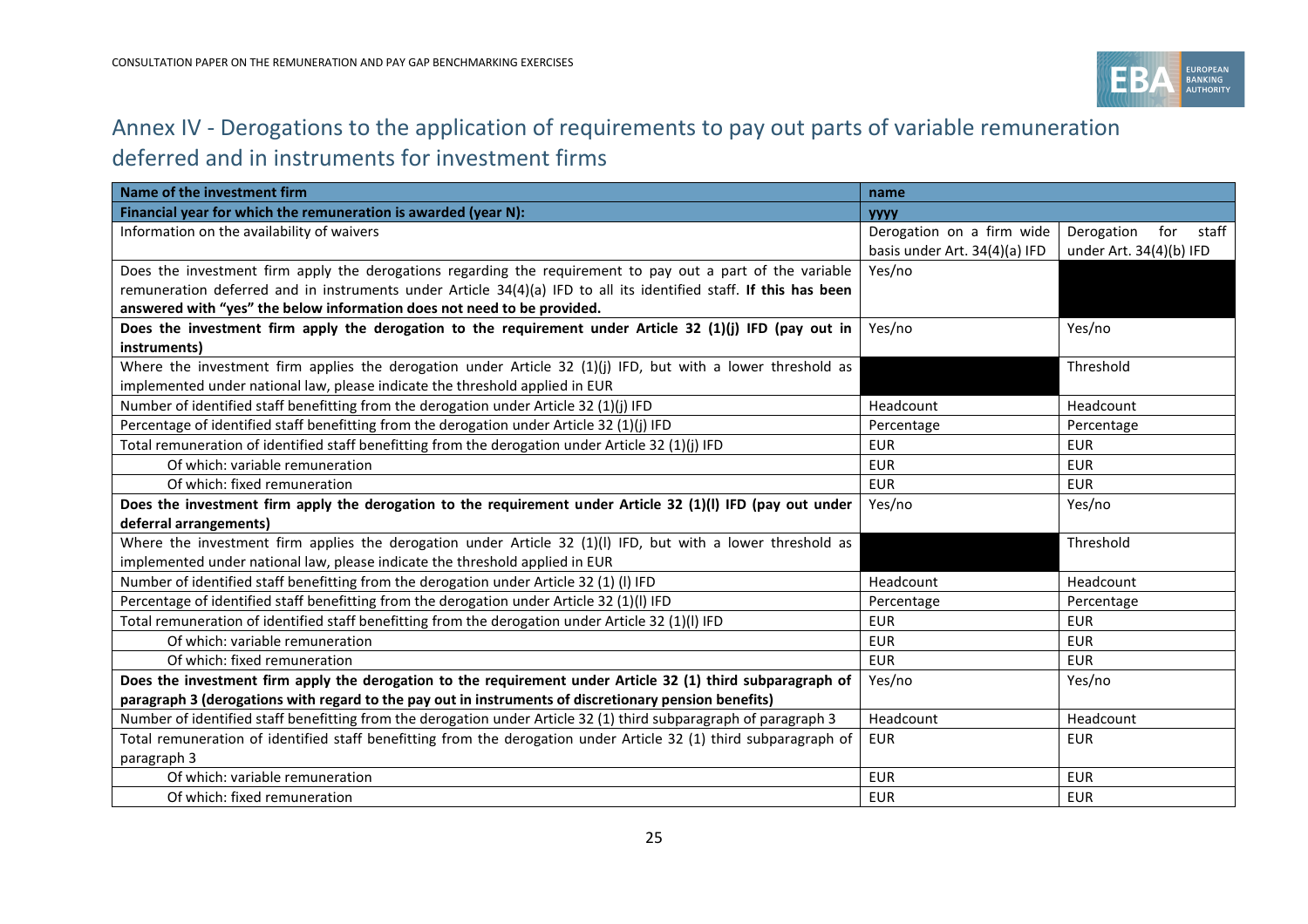

### Annex V – Information on the gender pay gap

| <b>Investment Firm (individual level)</b> | Name                       |
|-------------------------------------------|----------------------------|
| Legal entity identifier                   | Number                     |
| <b>Member State</b>                       | ISO code (e.g. AT, BE, CY) |
| Year                                      | <b>YYYY</b>                |
| Total number of staff                     | Headcount                  |
| Total number identified staff             | Headcount                  |

### Representation of staff of different gender per quartile of remuneration level

| <b>Representation of male and</b><br>female staff in each<br>quartile of remuneration<br>level | All male staff in percent of<br>all staff | All female staff in percent<br>of all staff | All male identified staff in<br>percent based on all<br>identified staff | All female identified staff in<br>percent based on all<br>identified staff |
|------------------------------------------------------------------------------------------------|-------------------------------------------|---------------------------------------------|--------------------------------------------------------------------------|----------------------------------------------------------------------------|
| Quartile 1 (low)                                                                               | Percentage (e.g. 42.43%)                  | Percentage                                  | Percentage                                                               | Percentage                                                                 |
| Quartile 2 (low to medium)                                                                     | Percentage                                | Percentage                                  | Percentage                                                               | Percentage                                                                 |
| Quartile 3 (medium to high)                                                                    | Percentage                                | Percentage                                  | Percentage                                                               | Percentage                                                                 |
| Quartile 4 (high)                                                                              | Percentage                                | Percentage                                  | Percentage                                                               | Percentage                                                                 |
| Total staff/identified staff                                                                   | Percentage                                | Percentage                                  | Percentage                                                               | Percentage                                                                 |

### Gender pay pap based on the total gross remuneration

| <b>Total gross annual</b><br>remuneration level | Gender pay gap of all staff,<br>based on median | Gender pay gap of all staff,<br>based on mean | Gender pay gap of<br>identified staff, based on<br>median | Gender pay gap of<br>identified staff based on<br>mean |
|-------------------------------------------------|-------------------------------------------------|-----------------------------------------------|-----------------------------------------------------------|--------------------------------------------------------|
| Quartile 1 (low)                                | Percentage (e.g. 42.43%)                        | Percentage                                    | Percentage                                                | Percentage                                             |
| Quartile 2 (low to medium)                      | Percentage                                      | Percentage                                    | Percentage                                                | Percentage                                             |
| Quartile 3 (medium to high)                     | Percentage                                      | Percentage                                    | Percentage                                                | Percentage                                             |
| Quartile 4 (high)                               | Percentage                                      | Percentage                                    | Percentage                                                | Percentage                                             |
| Total staff/identified staff                    | Percentage                                      | Percentage                                    | Percentage                                                | Percentage                                             |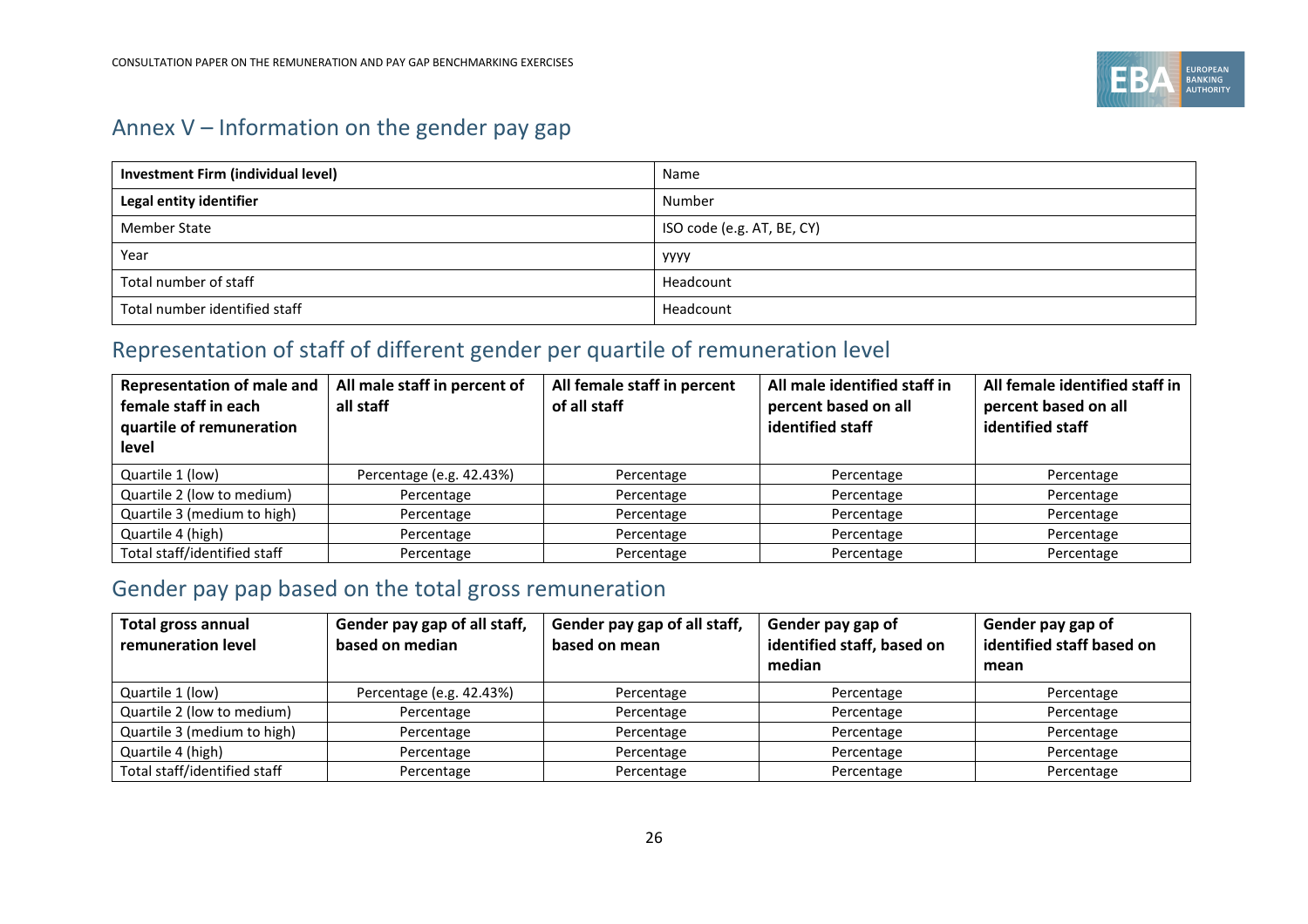### Annex VI – Data quality checks

Investment firms and competent authorities should apply the following data quality checks with regard to Annex II and Annex III.

#### **Annex II:**

| <b>Row</b> | Data quality check                                                                                                                                                                                                                                                                                                                                                                                                                                       |
|------------|----------------------------------------------------------------------------------------------------------------------------------------------------------------------------------------------------------------------------------------------------------------------------------------------------------------------------------------------------------------------------------------------------------------------------------------------------------|
| 1          | The number of staff reported under the columns management body, should be<br>integer numbers.                                                                                                                                                                                                                                                                                                                                                            |
| 3          | The total fixed remuneration should be the sum of the rows 4 to 10; where<br>identified staff is reported the amount should be > zero                                                                                                                                                                                                                                                                                                                    |
| 11         | The total variable remuneration should be the sum of the rows 12, 14, 16, 18,<br>20, 22 and 24                                                                                                                                                                                                                                                                                                                                                           |
| 10         | The total variable remuneration should not be lower than the sum of guaranteed<br>variable remuneration and severance payments and in row 31 and 33                                                                                                                                                                                                                                                                                                      |
|            | The sum of deferred remuneration in rows 13, 15,17,19,21,23,25 should not be<br>higher than the value in row 11                                                                                                                                                                                                                                                                                                                                          |
|            | Ratio of deferred remuneration: The sum of deferred remuneration in rows 13,<br>15, 17, 19, 21, 25, 25 should be higher than or equal to 0.4 times the value in<br>row 11 after the deduction the values in rows 31, 34 and 42 ( $> = 0.4$ x row11-31-<br>$34-42$ ).                                                                                                                                                                                     |
|            | Investment firms should consider that this simplified validation rule if for<br>benchmarking purposes only and is not a validation of the compliance with the<br>remuneration requirements regarding guaranteed variable remuneration and<br>severance payments, i.e. while the full amounts are deducted, parts of the<br>amounts are possibly subject to the requirement to pay out parts of the variable<br>remuneration under deferral arrangements. |
|            | This validation rule does not apply to investment firms where all identified staff<br>benefit from the derogation to the requirement to pay out parts of the variable                                                                                                                                                                                                                                                                                    |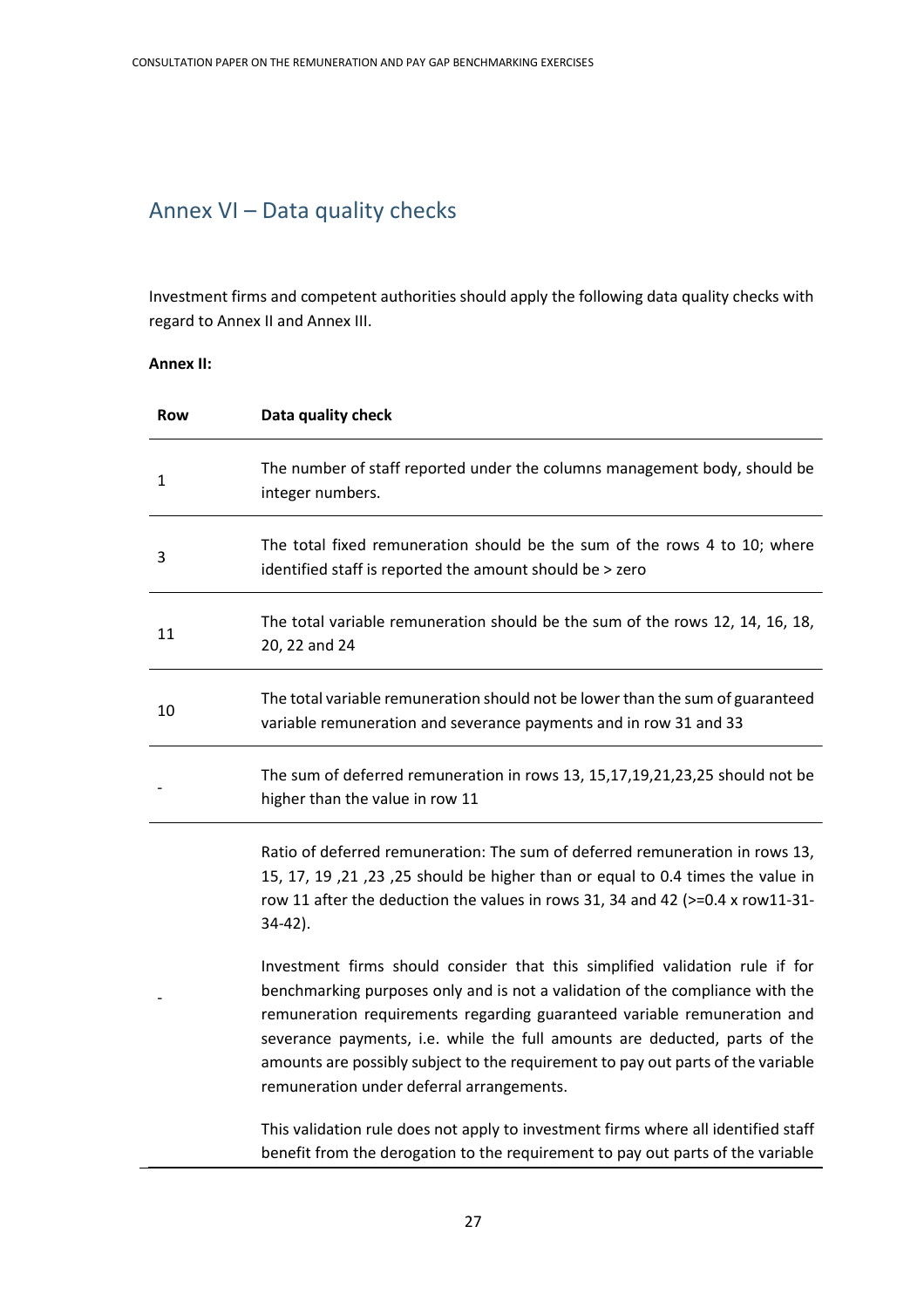-

remuneration under deferral arrangements under Article 32(4)(a) of Directive (EU) 2019/2034. .

Payout in instruments: The sum of rows 14, 16, 18,20, 22 should be higher than or equal to 0.5 times the value in row 11 after deducting the values in rows 31, 34 and 42 (>=0.5x(row 11-31-34-42)).

Investment firms should consider that this simplified validation rule if for benchmarking purposes only and is not a validation of the compliance with the remuneration requirements regarding guaranteed variable remuneration and severance payments, i.e. while the full amounts are deducted, parts of the amounts are possibly subject to the requirement to pay out parts of the variable remuneration in instruments.

This validation rule does not apply to investment firms where all identified staff benefit from the derogation to the requirement to pay out parts of the variable remuneration in instruments under Article 32(4)(a) of Directive (EU) 2019/2034.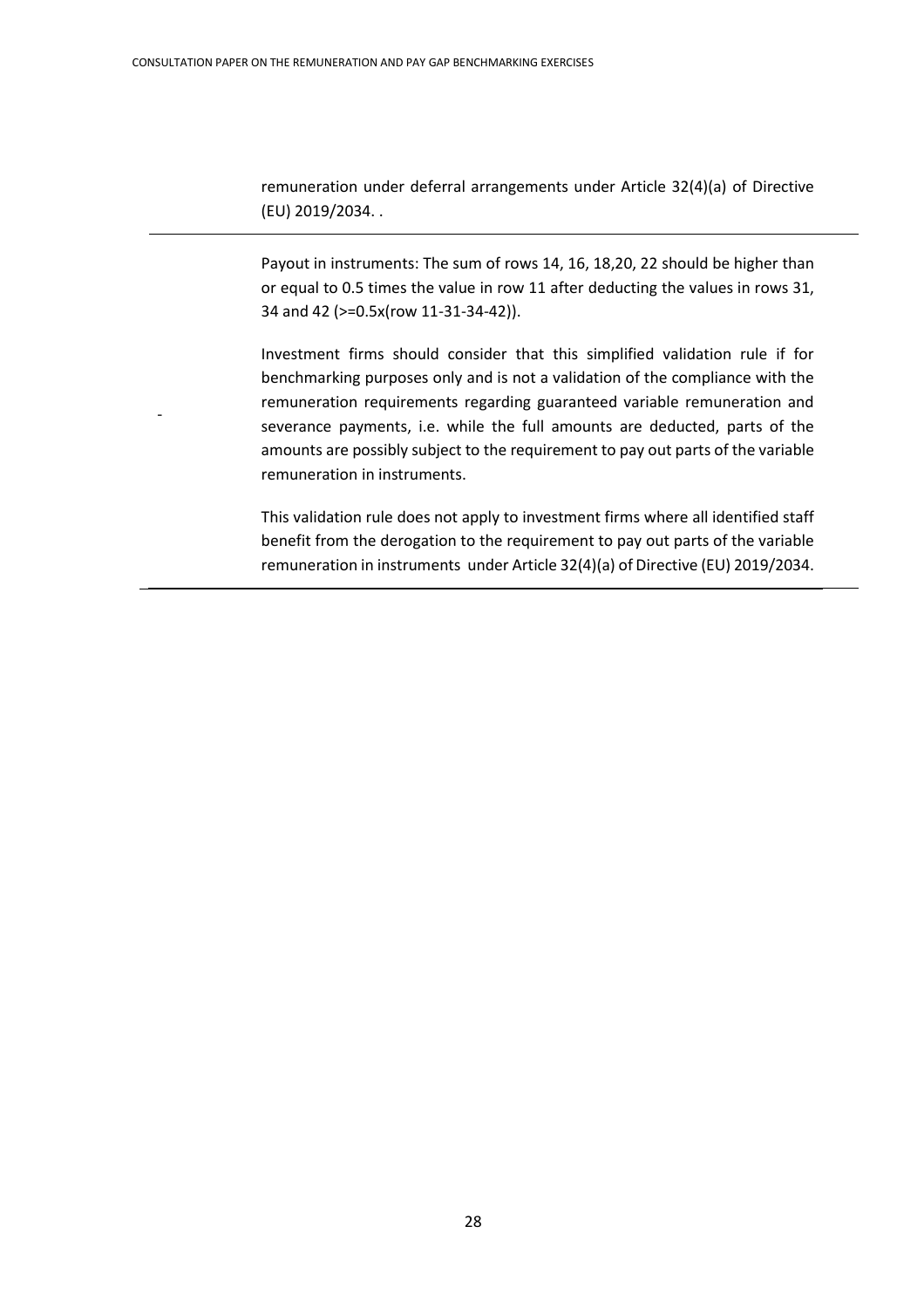#### **Annex III**

#### **Data quality check**

The number of members of the 'management body' should equal the number included in row 1 of Annex II.

The sum of staff reported under 'other senior management' should be equal to the number reported in row 2 in Annex II for this category.

The sum of staff reported under 'other identified staff' should be equal to the number reported in row 2 in Annex II for this category.

The number of identified staff for each business area should equal the sum of the number of 'other senior management' and the number of 'other identified staff'

The sum of the total remuneration across all business areas should be equal to the sum of the values in row 3 and row 11 in Annex II across all categories of staff.

The sum of the variable remuneration across all business areas should be equal to the sum of the values in row 11 in Annex II across all categories of staff.

The sum of the fixed remuneration across all business areas should be equal to the sum of the values in row 3 of Annex II across all categories of staff.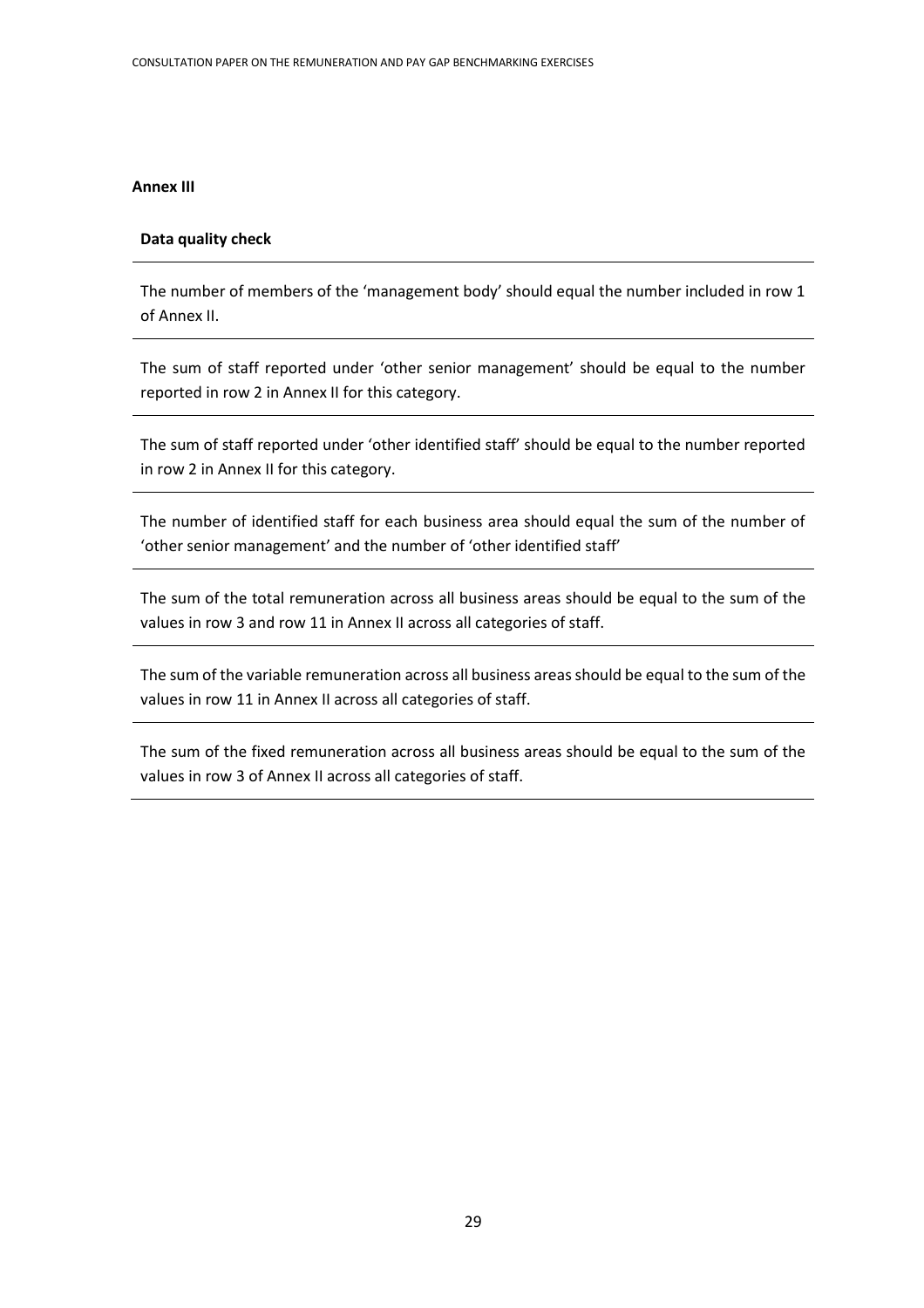# 5. Accompanying documents

#### 5.1 Draft cost-benefit analysis / impact assessment

Article 16(2) of Regulation (EU) No 1093/2010 of the European Parliament and of the Council of 24 November 2010 establishing a European Supervisory Authority (European Banking Authority) (EBA Regulation) <sup>9</sup> provides that the EBA should carry out an analysis of 'the potential related costs and benefits' of any guidelines it develops. Such analyses shall be proportionate in relation to the scope, nature and impact of the guidelines. This analysis should provide an overview of the findings regarding the problem to be dealt with, the solutions proposed and the potential impact of these options.

Compared to the previous guidelines (that were addressed to both institutions and investment firms), this version includes specifications for remuneration benchmarking for investment firms, additional tables related to the benchmarking of the gender pay gap and tables related to derogations to the application of requirements to pay out parts of variable remuneration deferred and in instruments for investment firms. These specifications are related to requirements introduced by Article 34 of Directive (EU) 2019/2034 (IFD). Therefore, the impact of these additional requirements will not be assessed, as they stem directly from the Level 1 text, rather than from these Guidelines.

On the contrary other aspects of procedural specifications within these guidelines, as well as other changes implemented, will be assessed from the perspective of costs and benefits that they entail to investment firms, NCAs and their impact on the financial stability. More generally, the guidelines are not expected to create a significant burden on investment firms. The EBA is aware that not many investment firms participated in the EBA's previous data collection exercises. For the data to be collected to fulfil the benchmarking mandates within the IFD the EBA minimised, to the extent possible, the amount of data to be provided, while ensuring that the overall objective of the legislative mandates are fulfilled.

In this section we look at specific issues where various options were weighed, and choices made. The section explains the costs of benefits of each of these options and the preferred option.

#### Data for remuneration benchmarking

Under Article 34 (1) IFD, Member States shall ensure that competent authorities collect the information disclosed in accordance with points (c) and (d) of the first subparagraph of Article 51 of Regulation (EU) 2019/2033 (IFR) as well as the information provided by investment firms on the gender pay gap and use that information to benchmark remuneration trends and practices. Competent authorities shall provide that information to EBA.' .

<sup>9</sup> <https://eur-lex.europa.eu/legal-content/EN/TXT/?uri=celex%3A32010R1093>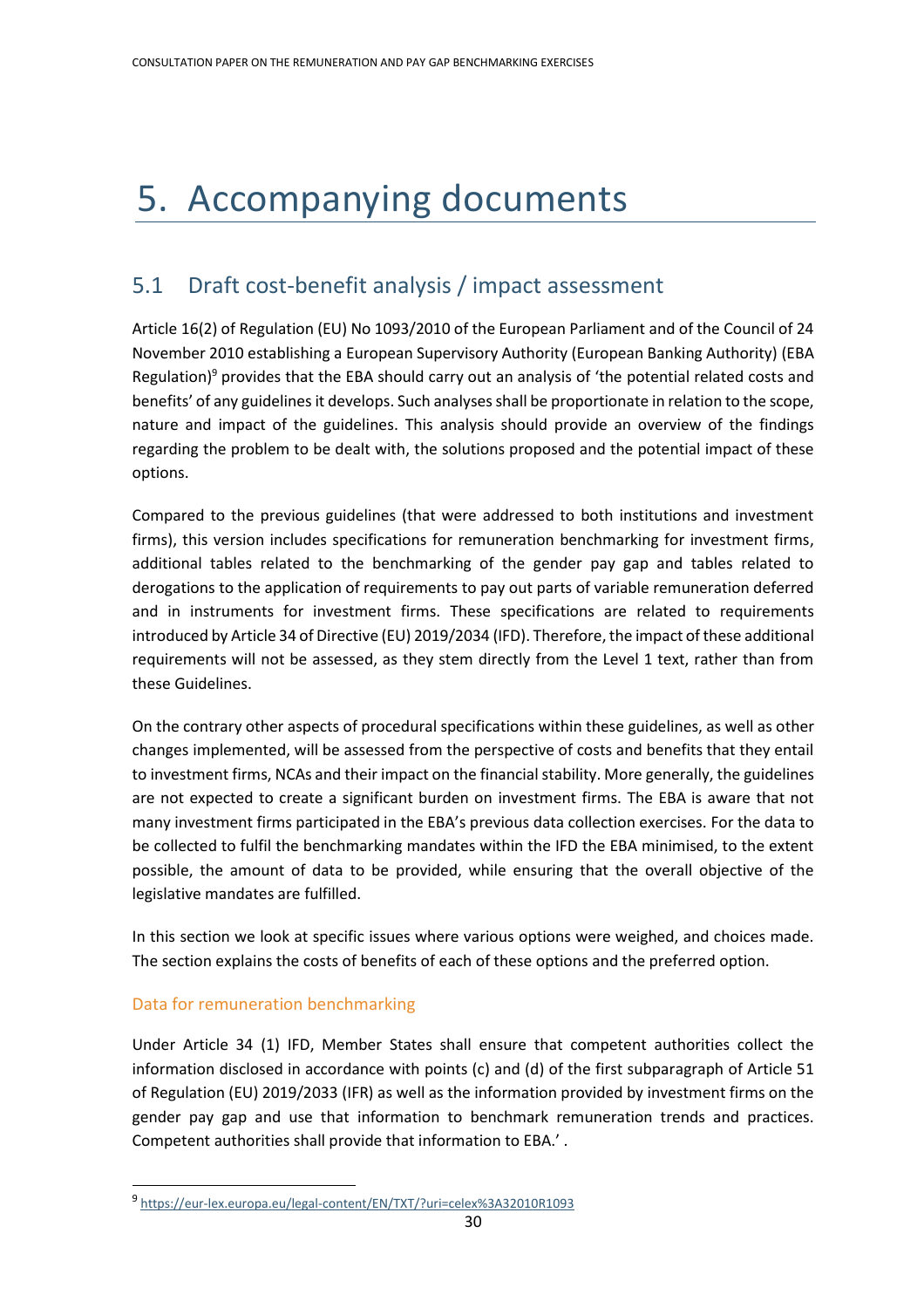The EBA therefore used the disclosure requirements as a basis to design the tables for the data collection. Only limited additional data are collected for remuneration benchmarking purposes.

The break down in business areas for the remuneration of all staff has been amended compared to previous guidelines to better reflect the business areas specific to investment firms. For this purpose, the Annex 1 (section A) of MIFID II Directive was used. However, some business areas were also merged to ensure a more proportionate approach and avoid unnecessary granularity.

Overall, these changes are expected to lead to very limit costs for investment firms, first because the granularity for a material part of the benchmarking exercise (data by business area will be required only for the totals of fixed and variable remuneration) is low and, second, because both the tables and the instructions will be in line with disclosure requirements, which implies that the data can be reused by investment firms.

#### Data for gender pay gap assessment

IFD explicitly introduced the requirement that institutions must apply gender neutral remuneration policies to all staff and that the EBA should benchmark the gender pay gap. The monitoring of the gender pay gap is an element specified in the EBA Guidelines on internal governance and EBA Guidelines on sound remuneration policies.

However, the requirements that there must be equal treatment of men and woman and that any form of discrimination is prohibited is not new and was already included in the Directive 2006/54/EC on the implementation of the principle of equal opportunities and equal treatment of men and women in matters of employment and occupation $10$ , which were subsequently translated in various ways into rules for implementation at local level. To provide guidance on the way the gender pay gap is to be monitored, and to encourage harmonisation of the methodology across MSs, the European Commission published in 2014 the Pay Transparency Recommendation<sup>11</sup>, providing specific instruction to entities of 50 staff and above on how the gender pay gap should be calculated as one of the measures to monitor the compliance with the above Directive.

While the Recommendation to monitor the gender pay gap is not new, it has now been specified in the IFD that competent authorities should collect information on the gender pay gap and provide this to the EBA for benchmarking purposes. The EBA is aware that not all the MSs have translated these using the methodology proposed in the Recommendation.

The current guidelines specify the data that investment firms should provide on the gender pay gap, and therefore, also need to provide a table and instructions on what figures to provide and

<sup>10</sup> <https://eur-lex.europa.eu/legal-content/EN/TXT/?uri=celex%3A32006L0054>

<sup>&</sup>lt;sup>11</sup> Commission Recommendation of 7 March 2014 on strengthening the principle of equal pay between men and women through transparency[, https://eur-lex.europa.eu/legal-content/EN/TXT/?uri=celex%3A32014H0124](https://eur-lex.europa.eu/legal-content/EN/TXT/?uri=celex%3A32014H0124)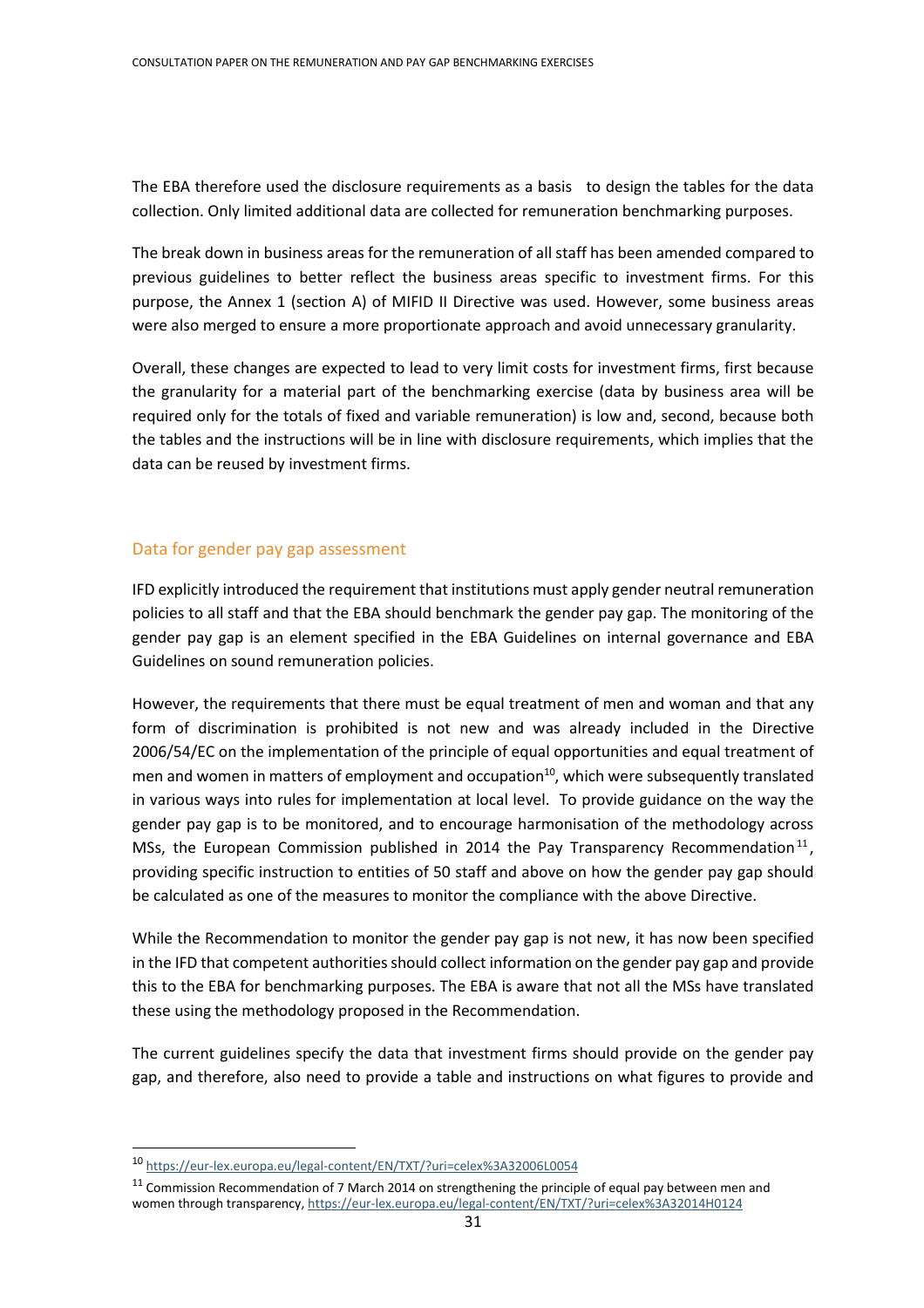how to calculate them. Not specifying any methodology would lead to incomparable data being provided, and inconclusive findings.

The updated Guidelines therefore specify how the investment firms calculate the gender pay gap using the methodology proposed by the European Commission in its 2014 Pay Transparency Recommendation and provide further specifications on the calculation in the context of the remuneration requirements under IFD and, in particular, that institutions must have gender neutral remuneration policies for all staff and their identified staff.

Using this methodology has several benefits. It ensures that many pitfalls related to gender pay gap calculations are addressed to ensure relevance and comparability of the final figures (for example the adjustment of the time worked to consider part-time work, maternity/ paternity-leave, partial work during the year etc.).

The guidelines foresee for institutions with 250 or more staff a more granular approach than for institutions with 50 staff up to 249 staff. Such an approach is consistent with the principle of proportionality. However, the calculation proposed, once the annual remuneration for each staff is established, can be performed with standard calculation tools that are available in investment firms.

In addition, the methodology has been already published and is familiar at least to investment firms in the MSs that have implemented the Recommendations at national level. Consequently, while all the investment firms must monitor the gender pay gap in accordance with the IFD and to ensure that they comply with the Directive on Equal Opportunities, the costs that the investment firms will incur because of these guidelines will mostly depend on the methodology they currently apply:

- If the monitoring is done using the methodology in accordance the 2014 Pay Transparency Recommendation, then the additional costs will be minimal.
- If the monitoring is done in a different way, the costs may be substantial, as the implementation of the methodology may require adjustments to the HR systems that would allow the automatic identification of the gender of the employee, their Identified Staff status, their annual number of hours worked adjusted to consider part-time work, maternity/paternity leaves etc. or the same would need to be done manually. The costs would hence mainly be one-off implementation costs.

In addition to the methodology, the Guidelines specify that the data on gender pay gap should be provided both for identified staff, as specified in the disclosure requirements in the IFR, as well as all staff. Investment firms must disclose information on the gender pay gap for their identified staff. The provision regarding the benchmarking of the gender pay gap for all staff is necessary, in order to ensure a sufficiently wide basis for the calculation in investment firms and that data can be interpreted correctly. Moreover, the benchmarking of the gender pay gap, will make transparent deficiencies in the fair gender representation for all staff, which will have a positive effect in the longer run on limiting the gender pay gap in general, but also at normally higher paid positions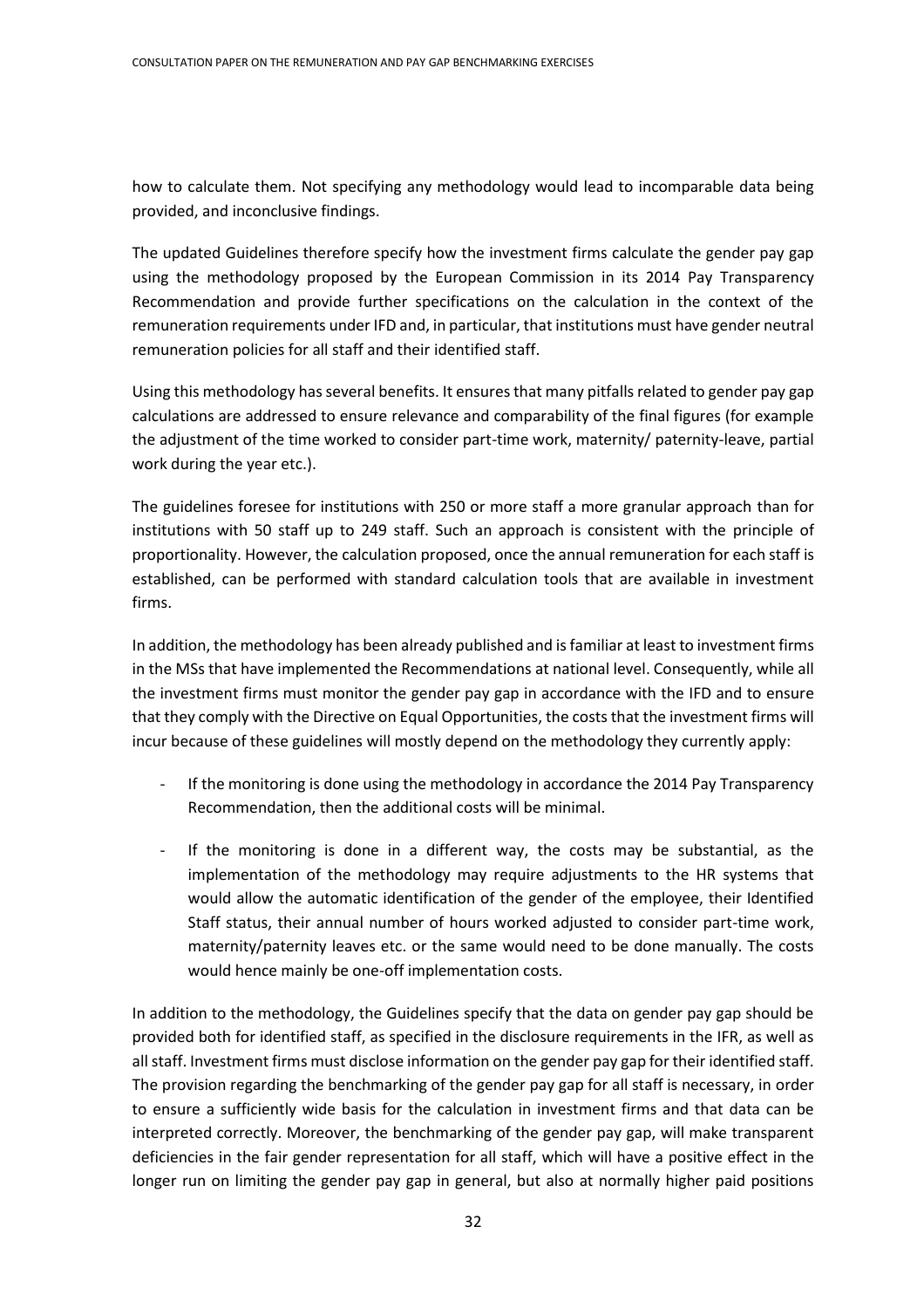within the group of identified staff. Moreover, having only data on identified staff can provide a distorted picture of the gender pay gap due to the different distribution of the genders across identified vs all staff. The collection of gender pay gap data for all staff, in addition to identified staff may incur additional costs on the investment firms related to processing of data for a larger number of observations.

The costs for the data submission to competent authorities and from competent authorities to EBA have not been assessed as they are born by the requirement introduced within the IFD.

#### Overall conclusion

Overall, the costs created by the guidelines are minimal, and, in the case of the gender pay gap, depend on the current practices of the institutions in individual Member States. For individual institutions, the implementation costs for this specific aspect can be material, but those costs would mainly be one- off implementation costs. The requirement as such is created by the IFD. Additional costs are expected from the need to submit data on gender pay gap for all staff in addition to identified staff, a provision which EBA finds necessary to have a meaningful assessment of the institutions remuneration policy and which is consistent with the requirement that remuneration policies must be gender neutral for all staff.

The guidelines overall ensure that the benchmarking exercises can be conducted efficiently and that the derived information is relevant for reviewing the remuneration framework, including the application of derogations. While the Guidelines do not have a direct impact on the financial stability, they allow to monitor remuneration practices and if they are aligned with the performance of investment firms and the risks they take. Overall, the increased transparency on remuneration practices should have a positive effect on the financial stability as it provides indicators for the monitoring of long-term oriented behaviour.